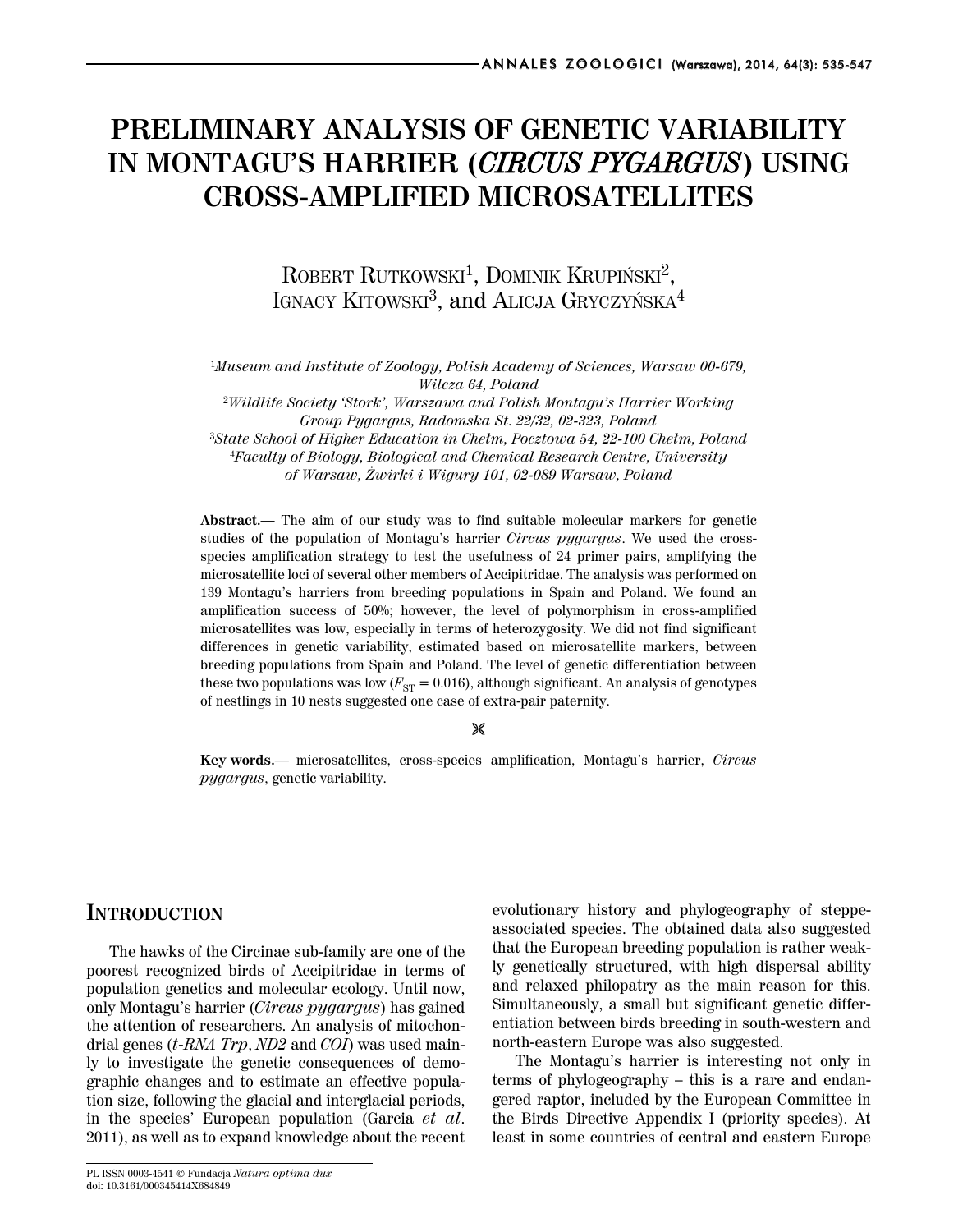(i.e. Poland), the size of the breeding population and individuals had declined significantly in 1970's and 1980's, but since then, seems to have systematically increased (Tomiałojć and Stawarczyk 2003). However, present trends in population size are difficult to determine. Nonetheless, two demographic trends are presently observed: the disappearance of nesting sites in wetland areas (marshes and river valleys) and a simultaneous increase of the number of birds nesting in cereal crops, which now appear to be the commonest nesting habitat of the species in western Europe, as well as in Poland (Krogulec 1997, Arroyo *et al*. 2002, Zieliński 2007, Krupiński *et al*. 2012). The genetic after-effects of these changes are still unknown, for example: (i) has the genetic variability been reduced in populations which experienced decline in the number of individuals; and, (ii) is there any genetic differentiation between birds nesting in natural humid environments and populations nesting in crop fields?

In Poland, a clear dichotomy in feeding preferences was found. Birds nesting in wetland areas feed mainly on small mammals, birds and invertebrates (mainly *Tetigonidae*), whereas harriers in crop fields prefer birds and insects, which is typical for western European populations (Butet *et al*. 1993, Salamolard *et al*. 2000, Kitowski 2001, Kitowski 2003, Arroyo *et al*. 2004, Mirski *et al*. 2009). It is still unclear if feeding preferences and choice of breeding sites represents phenotypic plasticity within the species or is breeding isolation between populations from different habitats inducing genetic differentiation. Moreover, the species exhibits interesting breeding habits – Montagu's harriers often breed in semi-colonies and it was estimated that extra-pair copulation (EPC) might have consisted of 4–8% of all observed copulations (Arroyo 1999). However, it is still unclear how many EPCs lead to extra-pair fertilizations. Some of these questions were addressed by Garcia *et al*. (2011), who applied mitochondrial DNA, but additionally, bi-parentally inherited markers would be useful for estimating genetic variability within populations, genetic differentiation among them and to characterize some aspects of philopatry and breeding biology.

Molecular markers are widely used in ornithology for wide range of purposes, ranging from conservation and management (Haig *et al*. 2011) to identification of species-specific parasites (Kehlmaier and Quaisser, 2013). Microsatellite markers are one of the most popular molecular tools in population genetics and molecular ecology (reviewed in: Jarne and Lagoda (1996), Chistiakov *et al*. (2006), Selkoe and Toonen (2006). Many strategies have been described for *de novo* isolation of useful microsatellites from genomes of species that are being analysed for the first time (Zane *et al*. 2002), including high-throughput sequencing (e.g. Castoe *et al.* 2012). However, because these procedures still require a skilled molecular biologist and a considerable investment of time and resources, researchers often apply a cross-species amplification strategy that is based on using PCR primers described for microsatellite loci in one species (the source species) to amplify homologous microsatellites in other species (the target species). This concept has been widely used and found to be very useful, for example, in taxa with a low frequency of microsatellites within a genome, such as butterflies or birds (Primmer *et al*. 1996, Galbusera *et al*. 2000, Rutkowski *et al*. 2006, 2009, Mitrus *et al*. 2013). However, the application of cross-species microsatellite amplification has some limitations: the strategy works best for species belonging to the same genus or to recently separated genera (Scribner and Pearce 2000) and, in many cases, a given microsatellite may fail to amplify or may be less or even non-polymorphic in target species (Rubinstein *et al*. 1995, Rutkowski *et al*. 2011). Thus, application of a cross-species strategy requires preliminary research to assess the amplification success of particular markers and their level of polymorphism in the target species, as only polymorphic microsatellites could be successfully used in population or ecological studies.

According to our knowledge, no species-specific microsatellite markers have been identified in the genome of Montagu's harrier until now. However, the cross-species experiment indicated that the application of microsatellites from other raptors could be very efficient for this species (Heap *et al*. 2011). Hence, we applied information available for other raptor species to amplify the microsatellites of 139 birds from central Spain and Poland. Apart from selecting a useful set of polymorphic markers, in addition to the microsatellites described by Heap *et al*. (2011), we also wanted to compare the genetic variability of these two breeding populations and estimate the genetic differentiation between them. We expected some differences in the level of genetic variability because the Spanish population of this species is large and has been relatively stable for long time, whereas the Polish breeding population has been recently increasing or has stabilised after some reduction of breeding pairs in the 1980's, at least in some areas (Krupiński 2013). However, short term estimates from 2007–2012 performed as a part of the project: 'Monitoring of Birds of Poland', showed a clear, massive reduction (50%) of the Montagu's harrier population (MBP 2013). Moreover, the Iberian Peninsula could also be a 'genetic stronghold' of the species (Garcia *et al*. 2011). Some level of genetic differentiation could be expected as well. First, the Montagu's harrier in Spain started to nest in crops much earlier (at least 50–60 years) than the population of Poland (Arroyo and Garcia 2002, Zieliński 2007) and, second, some level of genetic differentiation between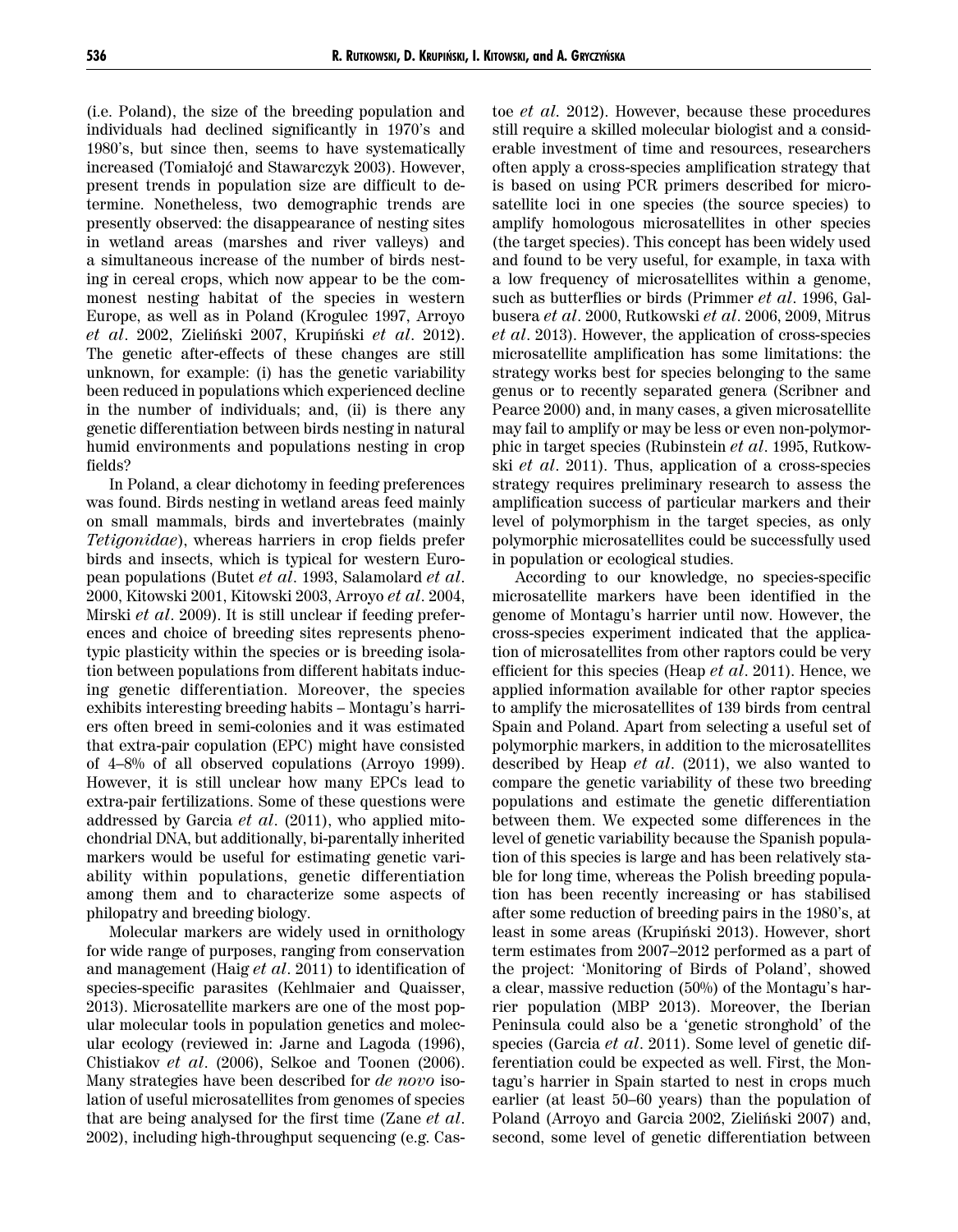south-western and north-eastern populations was suggested (Garcia *et al*. 2011).

## **MATERIAL AND METHODS**

We analysed feathers of 74 unrelated individuals from central Spain. The samples were collected in 2010 from nestlings (only one bird per nest was sampled), as well as from adult birds. In Poland, 65 samples (feathers) were collected: 16 feathers from adult birds, presumably unrelated with each other as well as with sampled nestlings; two breeding pairs (4 individuals) and their offspring  $(6 \text{ individuals} - 3 \text{ from each nest})$  and nestlings from 14 nests (39 individuals). The sampling was performed in Central Poland (Masovia, 21 samples), Eastern Poland (Podlasie region, 27 samples) and southern Poland (Opolszczyzna and Lower Silesia region, 17 samples). The geographical distribution of sampling sites was presented on Fig. 1. The collected feathers were stored in separate vials, both dry or in 96% alcohol.

The extraction of DNA was performed as described in Rutkowski *et al*. (2010). Then, microsatellite loci described for other Accipitridae species were amplified using polymerase chain reaction (PCR). We tested 24 loci: Age5, Age6, Age11 (Topinka and May 2004), Age07 (Sonsthagen *et al*. 2004), AgCA116, AgCA222, AgCA224, AgCA290, AgCA300, AgCA303, AgCA332, AgCA361, AgCA365, AgCA368, AgCA380 (Takaki *et al*. 2009), BV13, BV20 (Gautschi *et al*. 2000), HF-C1D10, HF-C1E8, HF-C5D4 (Mira *et al*. 2005), Gf3H3 (Mira *et al*. 2002), Aa35 (Martinez-Cruz *et al*. 2002), NVHfr203 (Nesje and Roed 2000), and Fnd1.5 (Padilla *et al*. 2009). In the first step of analysis only unlabeled primers were used. Amplification was performed in  $25 \mu$ l of reaction mix, containing:  $5-6 \mu$ l of DNA extract, 12.5 µl REDTaq PCR ReadyMix (Sigma-Aldrich, St. Louis, USA, distribution in Poland: Sigma-Aldrich, Poznań), 7.5  $\mu$ l of water and 10 pmol of each primer. PCR reaction was performed under the following conditions – initial denaturation: 94°C in 3 min.; 30 cycles: 94°C in 45 s; 52–60°C in 45 s; 72°C in 45 s; final elongation: 72°C in 5 min. Negative PCR controls (one control per set of reactions) were always included. The success of the amplification was evaluated by electrophoresis in agarose gels containing ethidium bromide. When the length of the band was similar to the size of alleles described in the literature, the analysis was classified as a successful amplification (obtaining specific DNA fragment). Next, all successfully amplified loci were amplified using three multiplex-PCR reaction with labelled primers. Following primer mixes were designed: Mix1 (NVH203, AgCA222, AgCA332,



Figure 1. Geographical distribution of Montagu's harrier samples, collected for molecular analysis.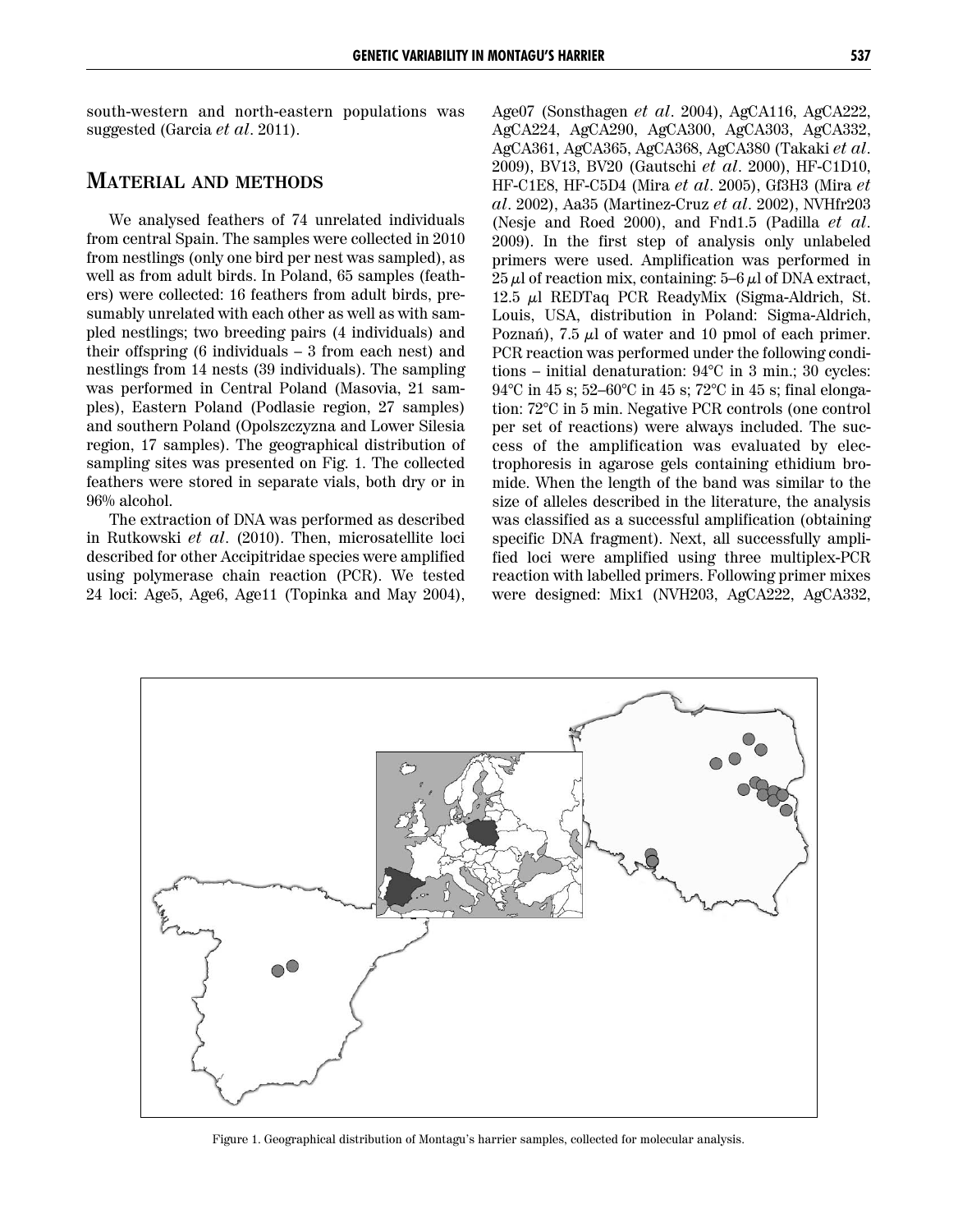AgCA300); Mix2 (Age11, AgCA224, AgCA290, AgCA365, AgCA368) and Mix3 (Age07, BV13, Fnd1.5, AgCA116,). The reaction mixture contained: 1.5  $\mu$ l of the mixture of primers ('forward' and 'reverse' for each locus, 2 pmol/ $\mu$ l) 7.5  $\mu$ l PCR MasterMix (Qiagen, Netherlands/ Germany, distribution in Poland: Syngen Biotech, Wrocław), 2.7  $\mu$ l of water for PCR, and 3–5  $\mu$ l of DNA. The reaction was performed in the following conditions: 15 min. at 95°C, 39 cycles of 30 s at 94°C, 90 s 57°C, 90 sec 72°C; 1 cycle: 30 s at 94°C, 90 s 57°C, 10 min. at 72°C. The 'forward' primer of each locus was labelled with one of fluorescent dyes (WellRead, Sigma-Aldrich): Dye2; Dye3; Dye4. The genotyping analyses were performed using Beckman Coulter CEQ 8000 sequencer (Beckman Coulter, Inc., Brea, CA, USA; distribution in Poland: Comesa, Warsaw).

The results were analyzed using Beckman Coulter Fragment Analysis Software. Based on obtained results, we excluded from further analysis locus AgCA368 as all analysed individuals had identical heterozygote genotype, suggesting that the PCR product did not contain proper microsatellite sequence.

For each locus, allelic diversity (A), observed heterozygosity  $(H<sub>o</sub>)$ , and unbiased expected heterozygosity  $(H_F)$  (Nei 1978) were estimated using GenAlEx version 6.501 (Peakall and Smouse 2001) and FSTAT version 2.9.3.2 (Goudet 2001).

We also tested deviations from Hardy-Weinberg Equilibrium (HWE) for each locus, as well as for all loci combined, using Genepop on the Web version 4.2 (Raymond and Rousset 1995, Rousset 2008). Additionally, for each locus, the fixation index  $(F_{IS})$  was calculated and its significance was tested by 240 randomizations with Bonferroni correction for multiple comparisons (Bonferroni corrected *P*-value at  $\alpha = 0.05$ was 0.00417). The probability of genotypic linkage disequilibrium between all pairs of loci was also calculated.

Then, we repeated the analysis for Spanish and Polish breeding populations separately. Basic indices of microsatellite polymorphism were calculated as described above, but we also calculated overall heterozygosity and  $F_{\text{IS}}$ , mean A, mean allelic richness  $A_{\text{R}}$  (Petit *et al*. 1998), mean number of private alleles (P) and private allelic richness  $(P_R)$  in each population. Additionally, in the case of Polish population, set of samples containing only unrelated individuals was analysed, namely: we included in the analysis adult birds (presumably unrelated) and one chick per nest. From two nests, where both parents and all chicks were sampled, we include in this analysis only parents. The analysis were performed using GenAlEx version 6.501 (Paekal and Smouse 2001), FSTAT version 2.9.3.2 (Goudet 2001) and HP-RARE 1.0 (Kalinowski 2005).

We also made an attempt to identify extra-pair paternity in clutches of Montagu's harrier. In this

analysis, samples from 10 nests from Polish population were included. In the case of two nests the samples were collected from all chicks, as well as from social parents. From other 8 nests we had samples only from chicks. This analysis also allowed to check whether amplified microsatellites are inherited according to Mendelian pattern.

### **RESULTS**

Agarose gel electrophoresis indicated the successful amplification of 14 among 24 tested loci. However, analysis using the automatic sequencer showed that cross-species amplification yielded proper microsatellite loci in only 13 cases (Table 1). Additionally, one locus (Age07) was monomorphic in 139 tested individuals. Hence, we obtain 12 polymorphic microsatellites (50% of tested loci, 92% of successfully amplified). In general, successful cross-amplification was high for microsatellites designed originally for members of the Accipitrinae sub-family: northern goshawk *Accipiter gentilis* (10 out of 15 tested primer pairs yielded a microsatellite product, and 9 of them were then confirmed to be polymorphic), but also for two falcons: saker *Falco rusticolus* and lesser kestrel *F. naumanni* (two microsatellites were tested and both were amplified and polymorphic). One out of two tested loci from the bearded vulture *Gypaetus barbatus* was amplified and appeared to be polymorphic. No amplification success was obtained in the case of primers designed for amplification of microsatellite loci in Bonelli's eagle *Hieraaetus fasciatus* and Spanish imperial eagle *Aquila adalberti.* 

In analysing polymorphic microsatellites in Montagu's harrier, we identified 56 microsatellite alleles (0.40 alleles per individual). In six loci, the polymorphism was moderate – from 6 to 9 alleles were identified, whereas in another six loci, we found very low levels of polymorphism (from 2–4 alleles only, Table 1). The observed heterozygosity was low, only in three cases (Age11, AgCA222, AgCA300) did the value exceed 0.60. Six out of twelve analysed microsatellites were not in the Hardy-Weinberg Equilibrium (HWE, Table 1). However, after the Bonferroni correction,  $F_{\text{IS}}$  values significantly differed from zero in only four cases: AgCA116, AgCA224, AgCA361, indicating significant heterozygote deficiency, whereas AgCA300 presented significant heterozygote excess. No significant linkage disequilibrium among the tested pairs of loci was found after the Bonferroni correction (corrected *P*-value at  $\alpha = 0.05$  was 0.001, 1100 permutations were performed).

In the breeding population from Spain, locus BV13 appeared to be monomorphic. From 2 to 7 alleles were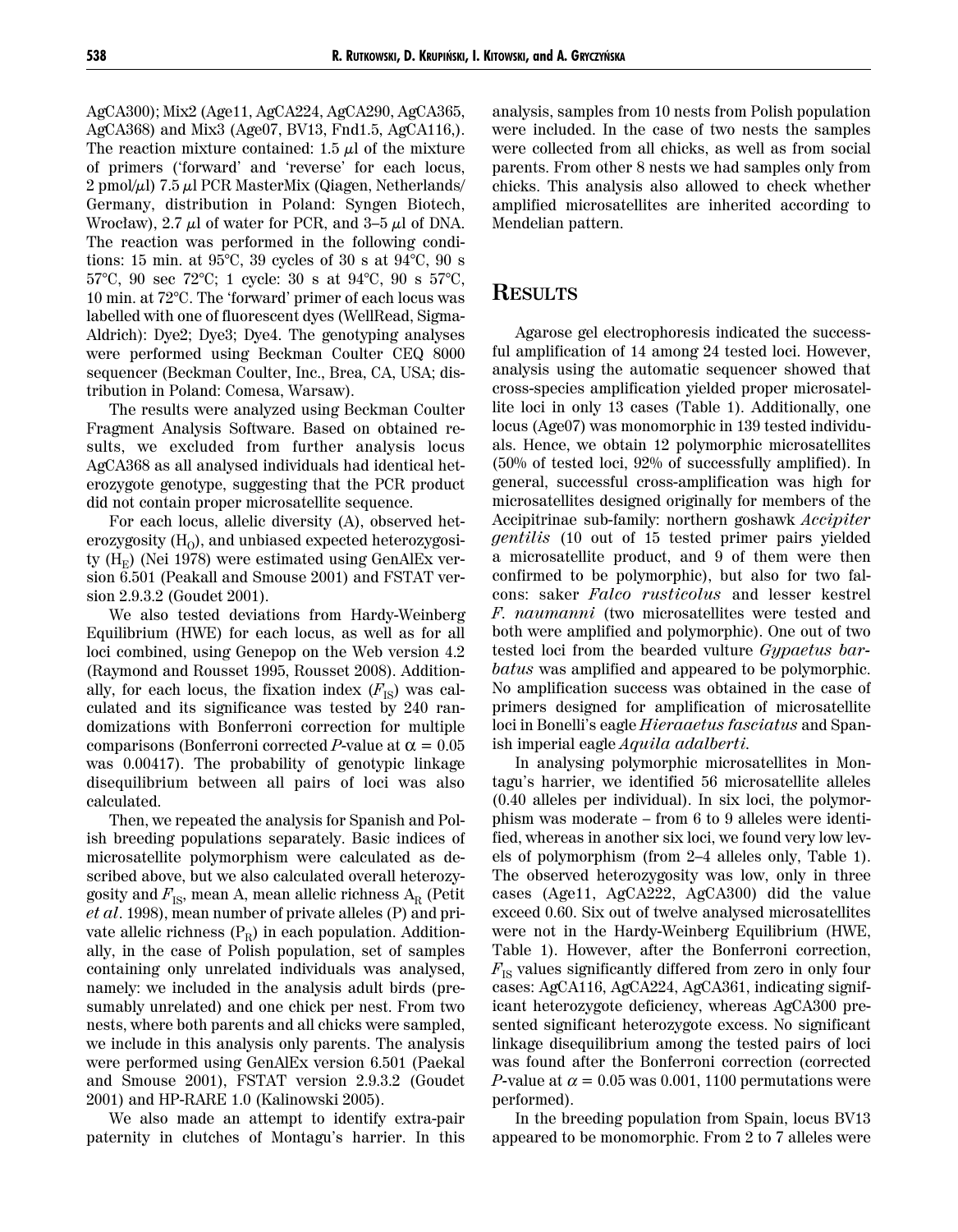Table 1. The results of cross-species amplification of 24 microsatellite loci in 139 Montagu's harriers. The names of microsatellite loci are given according to original publications. The references relating particular loci are given in Material and methods section. Shaded squares indicated presence of appropriate PCR product, detected using electrophoresis ('–' analysis using sequencer indicated, that all individuals had identical, heterozygote genotype, than the loci was excluded from further analysis). Size range – length in base pairs of PCR product; A – number of alleles;  $H_0$  – observed heterozygosity;  $H_E$  – expected heterozyogsity; HWE – *P*-values for HWE exact test for heterozygote deficiency/excess;  $F_{IS}$  – fixation index;  $*$  – significant  $F_{\text{IS}}$  value after Bonferroni correction (Bonferroni corrected *P*-value at  $\alpha = 0.05$  was 0.00417).

|               |                      |                | Polymorphism detected using sequencer |                |       |            |                 |
|---------------|----------------------|----------------|---------------------------------------|----------------|-------|------------|-----------------|
| Locus         | Source species       | A              | Size range                            | H <sub>o</sub> | $H_E$ | <b>HWE</b> | $F_{\text{IS}}$ |
| Age5          | Accipiter gentilis   |                |                                       |                |       |            |                 |
| Age6          | Accipiter gentilis   |                |                                       |                |       |            |                 |
| Age11         | Accipiter gentilis   | 6              | 236-254                               | 0.647          | 0.680 | 0.044      | 0.051           |
| Age07         | Accipiter gentilis   | 1              | 155                                   |                |       |            |                 |
| AgCA116       | Accipiter gentilis   | $\overline{c}$ | 254-256                               | 0.122          | 0.187 | < 0.001    | $0.349*$        |
| AgCA222       | Accipiter gentilis   | 9              | 108-140                               | 0.761          | 0.749 | 0.071      | $-0.013$        |
| AgCA224       | Accipiter gentilis   | 6              | 140-158                               | 0.308          | 0.503 | < 0.001    | $0.390*$        |
| AgCA290       | Accipiter gentilis   | $\overline{7}$ | 188-226                               | 0.360          | 0.370 | 0.016      | 0.029           |
| AgCA300       | Accipiter gentilis   | $\overline{2}$ | 182-184                               | 0.629          | 0.449 | < 0.001    | $-0.407$        |
| AgCA303       | Accipiter gentilis   |                |                                       |                |       |            |                 |
| AgCA332       | Accipiter gentilis   | 6              | $214 - 224$                           | 0.381          | 0.494 | 0.047      | $0.232*$        |
| AgCA361       | Accipiter gentilis   | $\overline{c}$ | $85 - 93$                             | 0.239          | 0.211 | 0.219      | $-0.132$        |
| AgCA365       | Accipiter gentilis   | 3              | 169-177                               | 0.266          | 0.275 | 0.708      | 0.034           |
| AgCA368       | Accipiter gentilis   |                |                                       |                |       |            |                 |
| AgCA380       | Accipiter gentilis   |                |                                       |                |       |            |                 |
| <b>BV13</b>   | Gypaetus barbatus    | 3              | $142 - 158$                           | 0.014          | 0.014 | 1.000      | $-0.002$        |
| <b>BV20</b>   | Gypaetus barbatus    |                |                                       |                |       |            |                 |
| HF-C1D10      | Hieraaetus fasciatus |                |                                       |                |       |            |                 |
| HF-C1E8       | Hieraaetus fasciatus |                |                                       |                |       |            |                 |
| HF-C5D4       | Hieraaetus fasciatus |                |                                       |                |       |            |                 |
| Gf3H3         | Hieraaetus fasciatus |                |                                       |                |       |            |                 |
| Aa35          | Aquila adalberti     |                |                                       |                |       |            |                 |
| <b>NVH203</b> | Falco rusticolus     | 4              | 172-186                               | 0.108          | 0.117 | 0.130      | 0.080           |
| Fnd1.5        | Falco naumanni       | 6              | 194-206                               | 0.460          | 0.497 | 0.579      | 0.077           |

found in the remaining loci (Table 2). Three loci were not in the HWE due to heterozygote deficiency, but only one  $F_{\text{IS}}$  value significantly differed from zero (AgCA332). Locus AgCA300 indicated high and significant heterozygote excess, supported by a significant and negative  $F_{\text{IS}}$ .

The analysis of all samples from Poland (including related individuals) indicated significant heterozygote deficiency in three loci, however, the  $F_{\text{IS}}$  value was significant only in the case of AgCA224 (Table 2). In locus AgCA300, similarly to results from Spain, high and significant heterozygote excess was found. All loci were polymorphic with 2 to 8 alleles. When only unrelated individuals were analysed, heterozygote deficiency was found only in two loci, but heterozygote excess was still evident in the case of AgCA300 (Table 2).

The comparison of genetic variability, estimated based on microsatellite polymorphism, did not indicate a clear difference. The number of alleles seemed to be slightly higher in Poland, as well as the mean number of private (unique) alleles per locus, especially when we applied measures taking into account differences in sample size (private allelic richness,  $P_R$ ) (Table 3). Similarly, the overall observed heterozygosity in Spain was lower than in Poland for both data sets ('Total' and 'Unrelated', Table 3). The analysis indicated significant deviation from the Hardy-Weinberg equilibrium in both analysed breeding populations, but the  $F_{\text{IS}}$  value for the Polish breeding population was low and did not significantly differ from zero. Moreover, the data set including only unrelated individuals in Poland showed no significant deviation from the HWE (Table 3).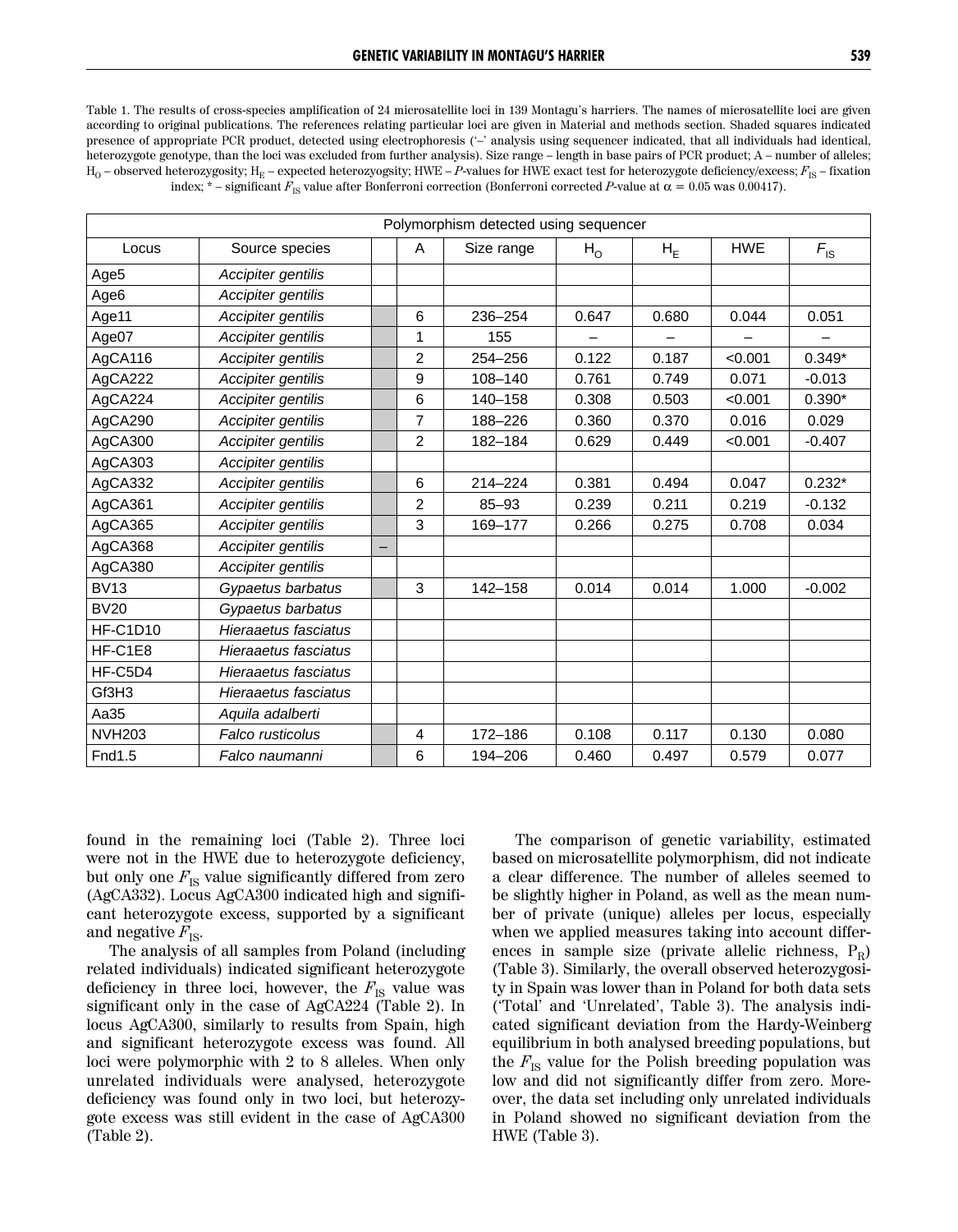analysed: "Total" – 65 samples, including related individuals; 'Unrelated' – 35 samples from 20 presumably unrelated adult birds and 16 unrelated chicks (one per sampled nest). Monomorphic *P*-values for HWE exact test for heterozygote deficiency/excess  $\alpha = 0.05$  was  $0.00208$ ); Table 2. Polymorphism of cross-amplified microsatellite markers in populations of Montagu's harrier from Spain (75 samples) and Poland (64 samples). In the case of Poland two sample sets were Age07 was excluded from analysis. A – number of alleles;  $H_0$  – observed heterozygosity;  $H_E$  – expected heterozyogsity; HWE – P-values for HWE exact test for heterozygote deficiency/excess Table 2. Polymorphism of cross-amplified microsatellite markers in populations of Montagu's harrier from Spain (75 samples) and Poland (64 samples). In the case of Poland two sample sets were analysed: "Iotal' – 65 samples, including related individuals; 'Unrelated' – 35 samples from 20 presumably unrelated adult birds and 16 unrelated chicks (one per sampled nest). Monomorphic <sup>2244</sup>  $P$  < 0.001);  $F_{\text{IS}}$  – fixation index; \* – significant  $F_{\text{IS}}$  value after Bonferroni correction (Bonferroni corrected P-value at  $\alpha = 0.05$  was 0.00208); *P*-value at  $F_{\rm IS}$  value after Bonferroni correction (Bonferroni corrected Age07 was excluded from analysis. A – number of alleles; H<sub>O</sub> – observed heterozygosity; H<sub>E</sub> – expected heterozyogsity; HWE – - not estimated due to monomorphism  $F_{\text{IS}}$  – fixation index;  $*$  – significant  $\mathbf{a}$ *P* < 0.001);  $P < 0.01,$  \*\*\*  $\text{ins} - P > 0.05$ ; \*  $-P < 0.05$ ; \*\*\*  $-P < 0.01$ , *P* < 0.05; \*\*\* –  $P > 0.05$ ; \* –

na – not estimated due to monomorphism

|                   | Age11              | <b>AgCA116</b>                | AgCA222                                                                  | AgCA224              | AgCA290              | AgCA300           | AgCA332    | AgCA361           | AgCA365  | <b>BV13</b> | NVH203   | Fnd1.5 |  |
|-------------------|--------------------|-------------------------------|--------------------------------------------------------------------------|----------------------|----------------------|-------------------|------------|-------------------|----------|-------------|----------|--------|--|
|                   |                    |                               |                                                                          |                      |                      | Spain $(N = 74)$  |            |                   |          |             |          |        |  |
|                   | $\circ$            | $\sim$                        |                                                                          | 4                    | $\circ$              | $\infty$          | $\circ$    | $\sim$            | S        |             | S        | 4      |  |
|                   | 0.676              |                               |                                                                          | 0.319                | 0.236                | 0.708             | 0.311      | 0.192             | 0.257    | 0.000       | 0.081    | 0.419  |  |
| ᆠᇰᆂᅚᆠ             | 0.692              | $0.054$<br>$0.078$<br>$0.311$ | $\begin{array}{c} 7 \\ 0.811 \\ 0.723 \\ \text{ns} \\ 0.114 \end{array}$ | 0.533                | 0.347                | 0.471             | 0.491      | 0.173             | 0.266    | 0.000       | 0.078    | 0.441  |  |
|                   | gu                 |                               |                                                                          | $***$                | $***$                | $\ddot{\ast}$     | $***$      | ns                | Su       | m           | ns       | SU     |  |
| Fis               | 0.030              |                               |                                                                          | $0.408*$             | 0.326                | $-0.468*$         | $0.373*$   | $-0.099$          | 0.043    | ma          | $-0.029$ | 0.058  |  |
|                   |                    |                               |                                                                          |                      |                      | Poland 'Total' (N | $= 65$     |                   |          |             |          |        |  |
|                   | LO                 | $\sim$                        |                                                                          | Ю                    | 4                    | $\sim$            | $\circ$    | $\mathbf{\Omega}$ | ო        | S           | 4        | ဖ      |  |
| שע<br>צ≞"ב ∡      | 0.615              | $0.200$<br>0.291              | $\begin{array}{c} 8 \\ 0.703 \\ 0.759 \\ 0.082 \\ 0.082 \end{array}$     | 0.297                | 0.500                | 0.603             | 0.462      | 0.292             | 0.277    | 0.031       | 0.138    | 0.508  |  |
|                   | 0.663              |                               |                                                                          | 0.447                | 0.390                | 0.441             | 0.487      | 0.250             | 0.284    | 0.030       | 0.159    | 0.541  |  |
|                   | gu                 |                               |                                                                          | $*$                  | $***$                | $***$             | 2U         | Su                | ns       | 2U          | ns       | SU     |  |
| $F_{\rm 1s}$      | 0.080              | 0.320                         |                                                                          | $0.342$ <sup>*</sup> | $-0.274$             | $-0.360*$         | 0.060      | $-0.164$          | 0.032    | $-0.004$    | 0.139    | 0.070  |  |
|                   |                    |                               |                                                                          |                      | Poland               | 'Unrelated'       | $(N = 35)$ |                   |          |             |          |        |  |
|                   | LO                 | $\sim$                        | $\infty$                                                                 | 4                    | 4                    | $\sim$            | မ          | $\mathbf{\Omega}$ | ო        |             | ო        | 5      |  |
|                   |                    |                               |                                                                          | 0.229                | 0.382                | 0.588             | 0.514      | 0.257             | 0.229    |             | 0.143    | 0.514  |  |
| ⊌<br>≼ ± ± ∑<br>⊿ | $0.457$<br>$0.648$ | 0.143<br>0.224<br>0.375       | 0.765<br>0.773<br>0.026                                                  | 0.334                | 0.338                | 0.323             | 0.492      | 0.224             | 0.205    | 0.000       | 0.185    | 0.545  |  |
|                   |                    |                               |                                                                          | SU                   | $\ddot{\phantom{1}}$ | $***$             | SU         | SU                | ns       | m           | ΩU       | ns     |  |
| F <sub>is</sub>   | 0.308              |                               |                                                                          | 0.329                | $-0.117$             | $-0.288*$         | $-0.030$   | $-0.133$          | $-0.099$ | ma          | 0.241    | 0.071  |  |

The genetic differentiation between Polish and Spanish breeding populations, measured with  $F_{ST}$ was very low  $(F_{ST} = 0.016, 95\% \tilde{Cl}$ 0.005–0.028), although the permutation test indicated that differentiation was significant.

The analysis of genotypes in two clutches, where both parents and all chicks were sampled, indicated that amplified microsatellites were inherited according to the Mendelian pattern of inheritance (Table 4). In these two nests, we did not find evidence of extra-pair paternity – in the genotypes of nestlings, we found only alleles which were also present in the genotype of the fathers. Similarly, in the majority of analysed nests where all chicks (but not parents) were sampled, no evidence of EPP was detected – not more than four alleles (the largest possible number of alleles transmitted to the next generation by one pair of individuals) were found in specific nests and the pattern of homozygosity and heterozygosity corresponded to the assumption that markers were transmitted to zygotes by one parental pair. However, in one case (nest number 4, Table 4), we found some inconsistency between locus Age11 and Fnd1.5: the chicks of one nest had genotypes 242/242, 239/239 and 242/245 in one locus (locus Age11, Nest 4, Table 4) and 198/198, 202/ 202 and 198/204 (Fnd1.5), which is not possible assuming one parental pair.

## **DISCUSSION**

#### **Cross-amplification of microsatellite loci in Montagu's harrier**

Our experiment, involving several Accipitridae as a source species for microsatellite primers and Montagu's harrier as a target species, indicated a successful amplification rate of polymorphic markers of 50%. This is almost an identical value to that found by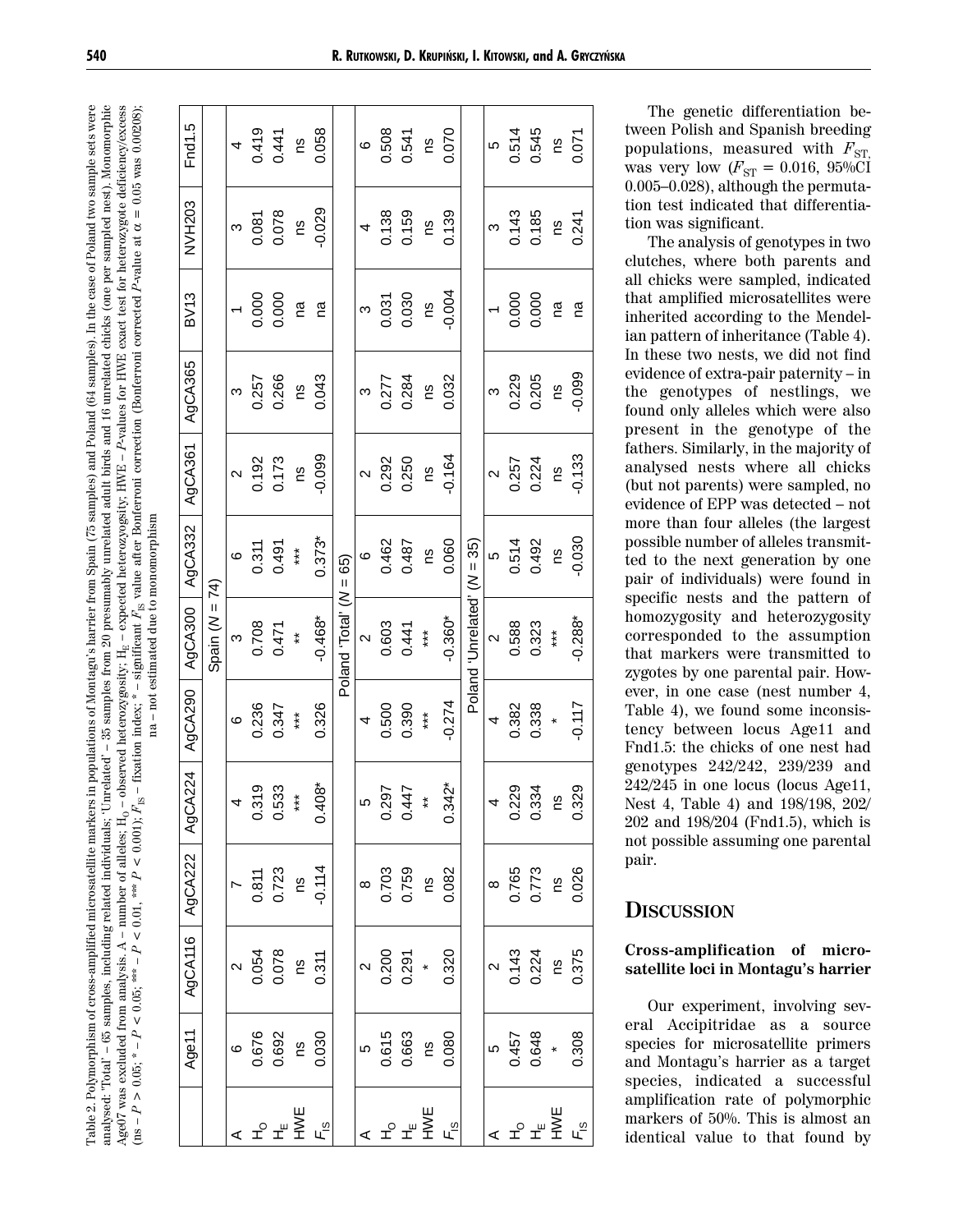Table 3. Comparison of genetic variability, estimated based on polymorphism in 12 microsatellite loci (monomorphic Age07 was excluded from analysis), between Montagu's harrier populations from Spain and Poland. In the case of Poland two sample sets were analysed: 'Total' – 65 samples, including related individuals; 'Unrelated' – 35 samples from 20 presumably unrelated adult birds and 15 unrelated chicks (one per sampled nest). A – mean number of alleles per locus;  $A_R$  – mean allelic richness; P – mean number of private alleles;  $P_R$  – private allelic richness;  $H_0$  – heterozygosity observed;  $H<sub>E</sub>$  – heterozygosity expected; HWE – significance of HWE exact test for heterozygote deficiency/excess (\*\*\*  $P$  < 0.001);  $F_{\text{IS}}$  – inbreeding coefficient (\* – values significant after Bonferroni correction, 480 randomization, adjusted  $\tilde{P}$ -value = 0.00208). <sup>1</sup> – values for Spain, estimated in relation to Poland 'Unrelated'.

|                           | Spain                  | Poland  |             |
|---------------------------|------------------------|---------|-------------|
|                           |                        | 'Total' | 'Unrelated' |
| Ν                         | 74                     | 65      | 35          |
| А                         | 3.75                   | 4.08    | 3.58        |
| $\mathsf{A}_{\mathsf{R}}$ | 3.66/3.26 <sup>1</sup> | 4.07    | 3.57        |
| P                         | 0.50/0.58 <sup>1</sup> | 0.83    | 0.42        |
| $\mathsf{P}_\mathsf{R}$   | 0.45/0.31 <sup>1</sup> | 0.87    | 0.62        |
| $H^{\Omega}$              | 0.280                  | 0.335   | 0.303       |
| ${\sf H}_{\sf E}$         | 0.319                  | 0.359   | 0.331       |
| <b>HWE</b>                | ***                    | $***$   | ns          |
| $F_{IS}$                  | $0.129*$               | 0.073   | 0.099       |

Primmer *et al*. (1996) (46%), Galbusera *et al*. (2000) (39%), Rutkowski *et al.* (2006) (46%) and Mitrus *et al*. (2013) in cross-species experiments involving a wide range of bird species. The experiment focused on three *Circus* species (*C. macrourus*, *C. cyaneus* and *C. pygargus*) also indicated similar rates (Heap *et al*. 2011). In the case of Montagu's harrier, the authors successfully amplified 19 among 27 tested loci from other raptors, and 15 of them appeared to be polymorphic. As stated by Galbusera *et al*. (2000), the strict pre-selection of markers allows for both a highly successful amplification rate and a relatively high level of polymorphism. Primmer *et al.* (2005) suggest that the success of the cross-amplification strategy in birds can by interlinked to the genetic distance between source and target species, and this pattern was also confirmed for other animal groups (e.g. fish Carreras-Carbonell *et al*. 2008). Although the genetic distance between Montagu's harrier and other Accipitridae has not been estimated until now, a phylogenetic analysis of Buteonine, including other members of the genus *Circus* (marsh harrier *C. aeruginosus* and African marsh harrier *C. ranivorous*), suggested a close genetic relationship between *Accipiter* and *Circus* (Lerner *et al*. 2008). This could explain the high cross-amplification success between *Circus pygargus* and *Accipiter gentilis* and the complete lack of amplification of microsatellite primers designed originally for Aquilinae members:

*Aquila adalberti* and *Hieraaetus fasciatus*, as members of these genus form a distant clade in relation to Accipitrinae in the phylogeny tree of Accipitridae (Lerner and Mindel 2005). Surprisingly, we demonstrated very high cross-amplification success of the polymorphic microsatellite from Falconidae – we tested two microsatellites and both of them appeared to amplify and be polymorphic. Indeed, some microsatellite loci seem to be preserved in a wide range of species and show polymorphism even in distant evolutionary lineages (e.g. Primer *et al*. 1996, Rutkowski *et al*. 2006). Moreover, apart from genetic distance, other factors may influence cross-amplification success and maintenance of polymorphism in microsatellite loci, for example, the length of the microsatellite repeat region (Primmer *et al*. 2005).

Two primer pairs tested in our study (Age5 and Age11), developed for *Accipiter gentilis* were also cross-amplified by Heap *et al*. (2011) in Montagu's harrier and two other *Circus* species. Surprisingly, divergent results were obtained. Whereas both markers were found to be polymorphic by Heap *et al*. (2011), we failed to amplify Age5 in our samples of Montagu's harrier, despite applying a wide range of annealing temperatures. Locus Age11 was shown to be polymorphic in Montagu's harrier in both studies. This locus was also amplified by Topinka and May (2004) in five out of six studied species and was polymorphic in only three of them. This can suggest that the success of the crossspecies amplification strategy is difficult to estimate based on the results of other studies.

Nuclear microsatellites are known to have high frequencies of null alleles or alleles that consistently do not amplify during PCR. The mutations within sequences flanking microsatellite loci, specifically within the region binding the primers, are the main explanation for null alleles (Callen *et al.* 1993). As a result, null alleles are not detected in heterozygous genotypes and artificially increase the frequency of homozygotes (Dakin and Avise 2004). Undetected alleles can lead to biased estimates of genetic variability or genetic differentiation among populations. However, simulations indicate that ignoring low-frequency null alleles (5–8%) will only slightly bias estimates of population differentiation using  $F_{ST}$  (Chapuis and Estoup 2007). More severe effects can be observed in parentage analyses, where null alleles may lead to the false exclusion of a true parent (Dakin and Avise 2004). The results of our study suggest that the frequency of alleles in locus AgCA224, in particular, can be burdened with the presence of null alleles – it was the only locus showing heterozygote deficiency in both studied populations, and  $F_{\text{IS}}$  values were high and significant. Indeed, microsatellite primers developed for other, even closely related species are more likely to display null alleles than species-specific primers. This is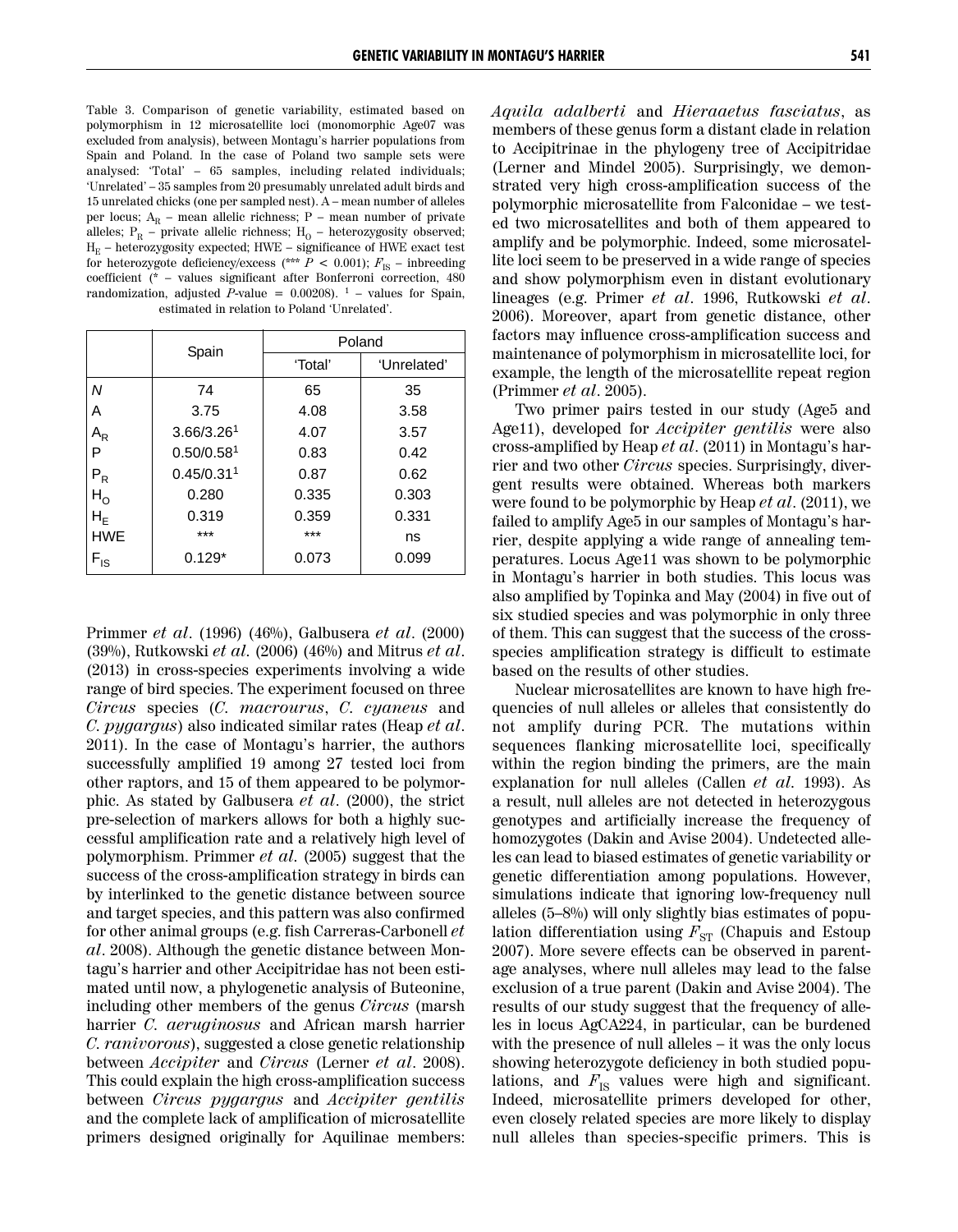|                                                                                                                                                                                                                                                               | r.               |      | 198            | 202                                     | 202             | 198                         | 86            |      | 204            | 198                                                                | 204 | 204                                              | 204 |      | 200        | 204                      | 204                                       | 198             |      | 204               | 204 | 202<br>198                         |                                       |      | 198 | 198                                       | 86  |      | 206         | 206                                                                                  | 206                      |      | 202          | 202<br>198                      |                          |
|---------------------------------------------------------------------------------------------------------------------------------------------------------------------------------------------------------------------------------------------------------------|------------------|------|----------------|-----------------------------------------|-----------------|-----------------------------|---------------|------|----------------|--------------------------------------------------------------------|-----|--------------------------------------------------|-----|------|------------|--------------------------|-------------------------------------------|-----------------|------|-------------------|-----|------------------------------------|---------------------------------------|------|-----|-------------------------------------------|-----|------|-------------|--------------------------------------------------------------------------------------|--------------------------|------|--------------|---------------------------------|--------------------------|
|                                                                                                                                                                                                                                                               | Fnd <sup>1</sup> |      | 198            | 198                                     | 198             | 198                         | 198           |      | 204            | 198                                                                | 198 | 198                                              | 198 |      | 198        | 200                      | 198                                       | 198             |      | 198               | 198 | 202                                | 198                                   |      | 198 | 198                                       | 198 |      | 198         | 198                                                                                  | 198                      |      | 198          | 198                             | 198                      |
|                                                                                                                                                                                                                                                               |                  |      | 182            | 182                                     | 182             | 182                         | 8             |      | 8              | 182                                                                | 182 | 182                                              | 8   |      | 182        | 182                      | 182                                       | 182             |      | 182               | 182 | 182                                | 82                                    |      | 186 | 186                                       | 86  |      | 182         | 182                                                                                  | 82                       |      | 182          | 182                             | 82                       |
|                                                                                                                                                                                                                                                               | <b>NVH203</b>    |      | 82             | 80                                      | 82              | 82                          | 8             |      | 8              | 82                                                                 | 82  | 8                                                | 8   |      | 82         | 82                       | 182                                       | 82              |      | 8                 | 82  | 82                                 | 82                                    |      | 82  | 82                                        | 82  |      | 8           | 82                                                                                   | 8                        |      | 182          | 182                             | 82                       |
|                                                                                                                                                                                                                                                               | S                |      | 158            | 158                                     | 158             | 158                         | 158           |      | 158            | 158                                                                | 58  | 158                                              | 58  |      | 158        | 158                      | 158                                       | 158             |      | 158               | 158 | 158                                | 58                                    |      | 158 | 158                                       | 58  |      | 158         | 158                                                                                  | 58                       |      | 158          | 158                             | 58                       |
|                                                                                                                                                                                                                                                               | BV1              |      | 58             | 158                                     | 158             | 158                         | 58            |      | 38             | 158                                                                | 158 | 158                                              | 58  |      | 158        | 158                      | 158                                       | 38              |      | 58                | 158 | 158                                |                                       |      | 158 | 158                                       | 58  |      | 38          | 158                                                                                  | 58                       |      | 158          | 158                             | 58                       |
|                                                                                                                                                                                                                                                               |                  |      | 77             | 177                                     | 177             | 177                         | 77            |      | 177            | 177                                                                | IТ  | 177                                              | 77  |      | 177        | 177                      | 177                                       | $\overline{17}$ |      | 177               | 177 | $\frac{27}{100}$                   |                                       |      | 177 | 177                                       | 77  |      | 177         | 177                                                                                  | 177                      |      | 177          | 177                             | 77                       |
|                                                                                                                                                                                                                                                               | AgCA365          |      | 169            | 177                                     | 169             | 169                         | 177           |      | 169            | 177                                                                | 177 | 169                                              | 177 |      | 177        | 177                      | 169                                       | 177             |      | 177               | 169 | $\frac{1}{69}$                     |                                       |      | 177 | 177                                       | 17  |      | 175         | 169                                                                                  | 177                      |      | 177          | 177                             | 177                      |
|                                                                                                                                                                                                                                                               |                  |      |                | <u>ສ ສ ສ ສ</u>                          |                 |                             | 3             |      | ვ<br>ვ<br>ვ    |                                                                    | 93  | 93                                               | 33  |      | 3          | 93                       | 3                                         | 93              |      | 33                | 93  | 33                                 | ္တ                                    |      | 3   | 63                                        | 93  |      | 93          | 93                                                                                   | 33                       |      | 33           | 93                              | 93                       |
| - nestlings. In bold - the nestlings from nest, where multiple-paternity was                                                                                                                                                                                  | AgCA361          |      |                | ვ<br>ვ<br>ვ                             | 3               | 93                          | 93            |      | 33             | 85                                                                 | 85  | 93                                               | 85  |      | 33         | 85                       | 85<br>85                                  |                 |      | 85                | 85  | 85                                 | 93                                    |      | 85  | ვ<br>მ შ                                  |     |      | 33          | 3                                                                                    | 93                       |      | 3            | 93                              | 33                       |
|                                                                                                                                                                                                                                                               |                  |      | 216            | 216                                     | 216             | 216                         | 216           |      | 216            | 216                                                                | 216 | 216                                              | 216 |      | 216        | 216                      | 216                                       | 218             |      | 216               | 216 | 216                                | ဖ                                     |      | 216 | 214                                       | 216 |      | 214         | 216                                                                                  | 216                      |      | 216          | 216                             | 216                      |
| $-$ female, N1- $n$                                                                                                                                                                                                                                           | AgCA332          |      | 214            | 214                                     | 214             |                             | 4             |      | 214            | 216                                                                | 214 | ဖ                                                | ဖ   |      | ဖ          | ဖ                        | ဖ                                         | ဖ               |      | ဖ                 | 216 | ဖ                                  | $\overline{\Omega}$<br>$\overline{4}$ |      | 216 | $214$<br>$216$                            |     |      | 4           | ဖ                                                                                    | 4                        |      | ဖ            | ဖ                               | ဖ                        |
|                                                                                                                                                                                                                                                               |                  |      |                |                                         |                 | 214                         |               |      |                |                                                                    |     | $\overline{\mathcal{S}}$                         |     |      | <u>প</u>   | $\overline{\mathcal{S}}$ | $\tilde{\mathcal{L}}$                     |                 |      | <u>ম</u>          |     | $\overline{\mathcal{S}}$           |                                       |      |     |                                           |     |      | 21          | $\overline{\mathcal{S}}$                                                             | $\overline{\mathcal{S}}$ |      | 21           | $\overline{\mathcal{S}}$        | $\overline{\mathcal{S}}$ |
| suggested                                                                                                                                                                                                                                                     | AgCA300          | Nest | 184            | 184                                     | 182             | 182                         | 184           | Nest | 184            | 182                                                                | 184 | 184                                              | 184 | Nest | 182        | 182                      | 182                                       | 182             | Nest | 182               | 182 | 182                                | 184                                   | Nest | 184 | 184                                       | 184 | Nest | 184         | 184                                                                                  | 184                      | Nest | 184          | 182                             | 184                      |
|                                                                                                                                                                                                                                                               |                  |      | 182            | 182                                     | $\overline{82}$ | 182                         | 8             |      | 8              | 8                                                                  | 8   | 82                                               | 8   |      | 8          | 182                      | 182                                       | ಜ               |      | 8                 | 82  | 82                                 | ಜ                                     |      | 8   | 182                                       | 8   |      | 8           | 182                                                                                  | 8                        |      | 182          | 182                             | 82                       |
|                                                                                                                                                                                                                                                               | AgCA290          |      | 200            | 200                                     | 200             | 200                         | 200           |      | 200            | 200                                                                | 200 | 200                                              | 200 |      | 200        | 200                      | 200                                       | 200             |      | 200               | 200 | 200                                | 200                                   |      | 200 | 200                                       | 200 |      | 200         | 200                                                                                  | 200                      |      | 200          | 200<br>200                      |                          |
|                                                                                                                                                                                                                                                               |                  |      | 198            | 200                                     | 198             | 198                         | 198           |      | 200            | 198                                                                | 198 | 198                                              | 198 |      | 198        | 198                      | 198                                       | 200             |      | 200               | 198 | 198                                | 200                                   |      | 200 | 200                                       | 200 |      | 88          | 198                                                                                  | 38                       |      | 200          | 200                             | 200                      |
| were chosen for this analysis. $M$ – male; $F$                                                                                                                                                                                                                | CA224            |      | $\frac{44}{3}$ | $\frac{44}{3}$                          | 144             | 144                         | 144           |      | 144            | 146                                                                | 146 | 144                                              | 146 |      | 146        | 146                      | 146                                       | 144             |      | 144               | 146 | 144                                | 146                                   |      | 144 | 144                                       | 144 |      | 144         | 144                                                                                  | 144                      |      | 144          | 144                             | 144                      |
|                                                                                                                                                                                                                                                               | ଟ୍ଟ              |      | सं             | $\overline{\phantom{a}}$<br>$rac{4}{4}$ |                 | $\frac{4}{7}$ $\frac{4}{7}$ | <u>र्</u>     |      | 4              | $\leftrightarrow$ $\leftrightarrow$ $\leftrightarrow$<br>$\dot{4}$ |     | $\frac{1}{4}$ $\frac{1}{4}$ $\frac{1}{4}$        |     |      | 4          | $\frac{4}{5}$            | 4404<br>$rac{4}{5}$ $rac{4}{5}$           |                 |      |                   |     | 444246                             |                                       |      |     | $\frac{1}{4}$ $\frac{1}{4}$ $\frac{1}{4}$ |     |      | <u>र्चे</u> | $\leftrightarrow$ $\leftrightarrow$ $\leftrightarrow$<br>$\frac{4}{7}$ $\frac{4}{7}$ |                          |      | $ -$<br>र्चे | <u>र्चे</u>                     | 42                       |
|                                                                                                                                                                                                                                                               | CA222            |      | ຊ              | 122                                     | 16              | 116                         | $\frac{5}{2}$ |      | $\frac{4}{11}$ | 116                                                                | 116 | 16                                               | 16  |      | 116        | 116                      | $\frac{6}{10}$                            | <u>120</u>      |      | 122               | 122 | 114                                | 16                                    |      | 116 | $16$<br>$17$                              |     |      | 122         | $116$<br>$11$                                                                        |                          |      | 120          | 120                             |                          |
|                                                                                                                                                                                                                                                               | ğÁ               |      | 116            | 116                                     | 116             | 116                         | 116           |      | 108            | 16                                                                 | 108 | 114                                              | 114 |      | 116        | 116                      | 116                                       |                 |      | 116               | 116 | $72$<br>$74$                       |                                       |      | 116 | $16$<br>$17$                              |     |      | 114         | 116                                                                                  | 16                       |      | 116          | 116                             | 116                      |
|                                                                                                                                                                                                                                                               | ဖ                |      | 256            | 256                                     | 256             | 256<br>256                  |               |      | 256            | 256                                                                | 254 | 256                                              | 254 |      | 254        | 256                      | 256                                       | 256             |      | 256               | 256 | 256<br>256                         |                                       |      | 256 | 256<br>256                                |     |      | 256         | 256<br>256                                                                           |                          |      | 256          | 256<br>256                      |                          |
|                                                                                                                                                                                                                                                               | AgCA11           |      |                | 254<br>256                              | 256             | 256<br>254                  |               |      | 256            | 254                                                                | 254 | 254                                              | 254 |      | ನೆ ನ<br>2  |                          | ន ន<br>ខ                                  |                 |      | 256               | 256 | 256<br>256                         |                                       |      | 256 | 256<br>256                                |     |      | 256         | 256<br>256                                                                           |                          |      | 256          | 256<br>256                      |                          |
|                                                                                                                                                                                                                                                               |                  |      | 242            | 239                                     | 242             | 242<br>242                  |               |      | 239<br>242     |                                                                    | 239 | 242<br>239                                       |     |      | 242<br>245 |                          | 239<br>245                                |                 |      | 242               | 245 | 242<br>239                         |                                       |      | 245 | 245<br>245                                |     |      |             | 45<br>245<br>246                                                                     |                          |      |              | 2<br>2<br>2<br>2<br>2<br>2<br>2 |                          |
| Table 4. The analysis of Mendelian pattern of inheritance in cross-amplified microsatellite loci and paternity in ten nests of Montagu's harrier from Poland. Only nests where parental birds had<br>been sampled or more than two chicks had been collected, | Age11            |      |                | 242<br>239                              | 239             | 239<br>239                  |               |      |                | 239<br>239                                                         | 239 | 239<br>239                                       |     |      |            |                          | 9<br>8<br>8<br>8<br>8<br>8<br>8<br>8<br>8 |                 |      |                   |     | 2<br>2 3 3 3<br>2 2 3 3<br>2 3 2 3 |                                       |      |     | 8<br>8<br>8<br>8<br>8<br>8                |     |      | 239         | 239<br>239                                                                           |                          |      |              | 8<br>8<br>8<br>8<br>8<br>8      |                          |
|                                                                                                                                                                                                                                                               |                  |      |                |                                         |                 |                             |               |      |                |                                                                    |     |                                                  |     |      |            |                          |                                           |                 |      |                   |     |                                    |                                       |      |     |                                           |     |      |             |                                                                                      |                          |      |              |                                 |                          |
|                                                                                                                                                                                                                                                               |                  |      |                | ∑ ∟ ∑ ½ ½                               |                 |                             |               |      |                |                                                                    |     | $\Sigma$ $\mathsf{L}$ $\Sigma$ $\Sigma$ $\Sigma$ |     |      |            |                          | 5 9 2 2                                   |                 |      | $\Sigma$ $\Sigma$ |     | $2\overline{2}$                    |                                       |      |     | 5 9 2                                     |     |      | Σ           | <u> 일</u> 2                                                                          |                          |      | Σ            | 22                              |                          |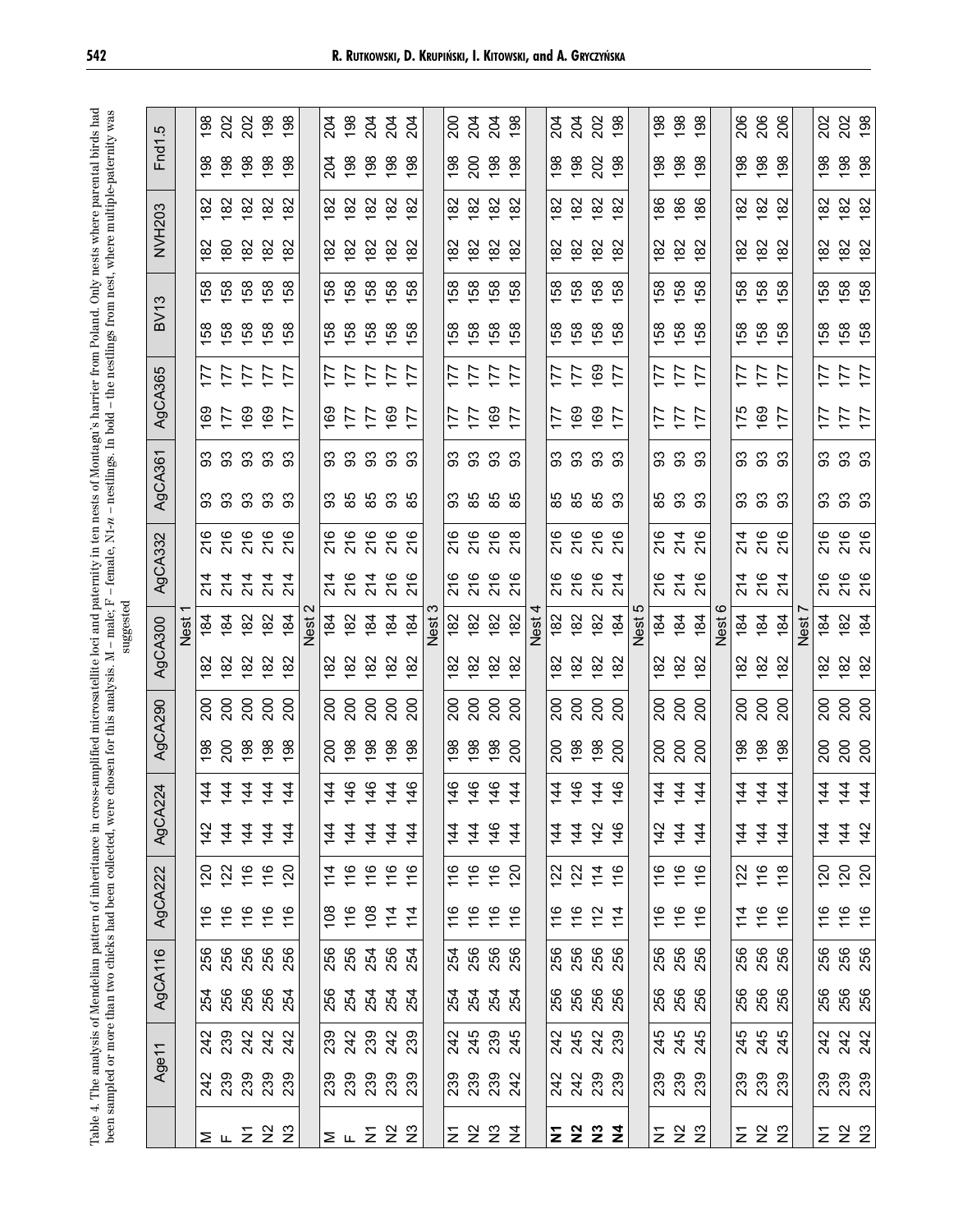| Fnd1.5                                |        |     | ទី ខ្លី ខ្លី                                             |     |        |     |                                                          |                  |         | 198 | $\frac{204}{198}$                   |                  |
|---------------------------------------|--------|-----|----------------------------------------------------------|-----|--------|-----|----------------------------------------------------------|------------------|---------|-----|-------------------------------------|------------------|
|                                       |        | 198 | $\frac{86}{198}$                                         |     |        | 198 | 198                                                      | 198              |         | 198 | 198                                 | 198              |
| <b>NVH203</b>                         |        |     | $\frac{8}{8}$ $\frac{8}{8}$ $\frac{8}{8}$                |     |        |     | $\frac{8}{8}$ $\frac{8}{8}$ $\frac{8}{8}$                |                  |         | 182 | 182                                 | 182              |
|                                       |        | 182 | $172$<br>$172$                                           |     |        | 182 | 182                                                      | 182              |         | 182 | 182                                 | 182              |
| <b>BV13</b>                           |        | 158 | 158<br>158                                               |     |        | 158 | 158                                                      | 158 <sub>1</sub> |         | 158 | 158                                 | 158 <sub>1</sub> |
|                                       |        |     | 158<br>158                                               | 148 |        |     | $158$<br>$158$<br>$158$                                  |                  |         | 158 | 158                                 | 158              |
|                                       |        |     | $\frac{111}{111}$                                        | 177 |        | 177 | 177                                                      | 177              |         | 177 | 177                                 | 177              |
| AgCA300   AgCA332   AgCA361   AgCA365 |        | 169 | 169<br>169                                               |     |        |     | $121$<br>$211$<br>$221$                                  |                  |         | 169 | 169                                 | 177              |
|                                       |        |     | 3<br>3<br>3                                              | 33  |        | 33  | 33                                                       | 93               |         | 93  | 33                                  | 33               |
|                                       |        | 33  | 33                                                       | 93  |        | 3   | 33                                                       |                  |         | 93  | 85                                  | 85               |
|                                       |        |     | 216<br>216<br>216                                        |     |        |     | 2 16 14<br>2 16 17                                       |                  |         |     | 216<br>216<br>216                   |                  |
|                                       |        |     | 216<br>214<br>214                                        |     |        |     | 2 5 4<br>2 6 4<br>2 7                                    |                  |         |     | 216<br>216<br>216                   |                  |
|                                       | Nest 8 |     | $\frac{4}{8}$ $\frac{4}{8}$ $\frac{8}{8}$                |     | Nest 9 |     | $\frac{184}{184}$                                        | 184              | Nest 10 | 184 | 184                                 | 184              |
|                                       |        | 182 | 184                                                      | 182 |        | 184 | 184                                                      | 182              |         | 182 | 182                                 | 182              |
|                                       |        |     | 8 8 8<br>2 8 9                                           |     |        |     | 200<br>200                                               | 200              |         | 200 | 200                                 | 200              |
|                                       |        |     | 888<br>888                                               |     |        |     | $\frac{88}{198}$                                         |                  |         |     | 200<br>198                          | 198              |
| AgCA224 AgCA290                       |        |     | $146$<br>146                                             | 146 |        |     | $rac{1}{4}$ $rac{1}{4}$                                  | 146              |         | 158 | $146$<br>$14$                       |                  |
|                                       |        |     | <u>.</u><br>또 또 또<br>그 도                                 |     |        |     | $\frac{4}{3}$ $\frac{4}{3}$ $\frac{6}{3}$                |                  |         |     | $rac{4}{6}$ $rac{4}{6}$ $rac{4}{4}$ |                  |
|                                       |        |     | 22<br>222                                                |     |        | 122 | $\frac{8}{10}$                                           | $\frac{8}{10}$   |         | 122 | $116$<br>$11$                       |                  |
| AgCA116 AgCA222                       |        | 120 | 120                                                      | 116 |        | 118 | 18                                                       | 18               |         | 120 | 116                                 | 114              |
|                                       |        | 256 | 256<br>256                                               |     |        | 256 | 256                                                      | 256              |         | 256 | 256                                 | 256              |
|                                       |        |     | 86<br>86<br>25<br>28                                     |     |        | 256 | 254<br>256                                               |                  |         |     | 8 3 3<br>8 3 3<br>2 3               |                  |
| Age11                                 |        |     | 45<br>245<br>245                                         |     |        |     | 5<br>3 3 3<br>2 3 3                                      |                  |         |     | 45<br>232<br>242                    |                  |
|                                       |        |     | 45<br>242<br>242                                         |     |        |     | 8<br>8<br>8<br>8<br>8<br>8                               |                  |         |     | 8<br>8<br>8<br>8<br>8<br>8          |                  |
|                                       |        |     | $\Sigma \overset{\circ}{\Sigma} \overset{\circ}{\Sigma}$ |     |        |     | $\Sigma \overset{\circ}{\Sigma} \overset{\circ}{\Sigma}$ |                  |         | Σ   | 22                                  |                  |
|                                       |        |     |                                                          |     |        |     |                                                          |                  |         |     |                                     |                  |

200<br>200 200

198 202<br>202 198

198 204

Table 4. Continued

Table 4. Continued

because nucleotide substitution within flanking regions should be more frequent between species than within species. There are several methods of dealing with genetic data containing null alleles (Oddou-Muratorio *et al.* 2009), from estimating their frequency and correcting genotypes (e.g. Chapuis and Estoup 2007), to simply removing loci bearing null alleles from further analysis. The last solution would be especially advisable in the case of species with a high number of available microsatellites. As the number of polymorphic microsatellites for Montagu's harrier is still low, we suggest that genotypes in AgCA224 be corrected to estimate genetic variability and differentiation, and to carefully analyse data in this locus during paternity studies.

Locus AgCA300, independently of the analysed data set, showed a high and significant heterozygote excess. Although the chromatograms shown present characteristic PCR products after the amplification of microsatellite loci, and fragment lengths estimated in our study (182–184 base pairs) correspond well to results obtained in the source species (Takaki *et al*. 2009), we cannot exclude the possibility of artificially increased heterozygosity resulting from high frequency artefacts obtained during the amplification of this locus. Takaki *et al*. (2009) excluded AgCA300 from analysis, suggesting the presence of null alleles. Our experiment indicated that in the case of Montagu's harrier, the problem with AgCA300 could be linked rather to non-specific amplification then to the presence of null alleles. Nonetheless, we also advise the exclusion of this locus from studies of Montagu's harrier.

#### **Genetic variability of Montagu's harrier and differentiation between Spanish and Polish breeding populations**

The polymorphism of microsatellite loci in Montagu's harrier, obtained using the cross-species amplification strategy, should be described as low. The most polymorphic locus, AgCA222, had 9 alleles; three other moderately polymorphic loci had from 6 to 7 alleles; and half of the polymorphic loci had only from 2 to 4 alleles. Also heterozygosity was low, exceeding 0.60 in only two loci. These could be explained either by a low level of genetic variability in the studied species, or by an outcome resulting from the use of microsatellites from other species. Indeed, many experiments applying cross-species amplification of microsatellites indicated a lack of amplification, monomorphism and/or lower level of polymorphism in the target species as compared to the source species (Rubinstein *et al*. 1995, Jarne and Lagoda 1996, Rutkowski *et al*. 2006). However, it was also shown that in declining bird species, the estimate of genetic variability based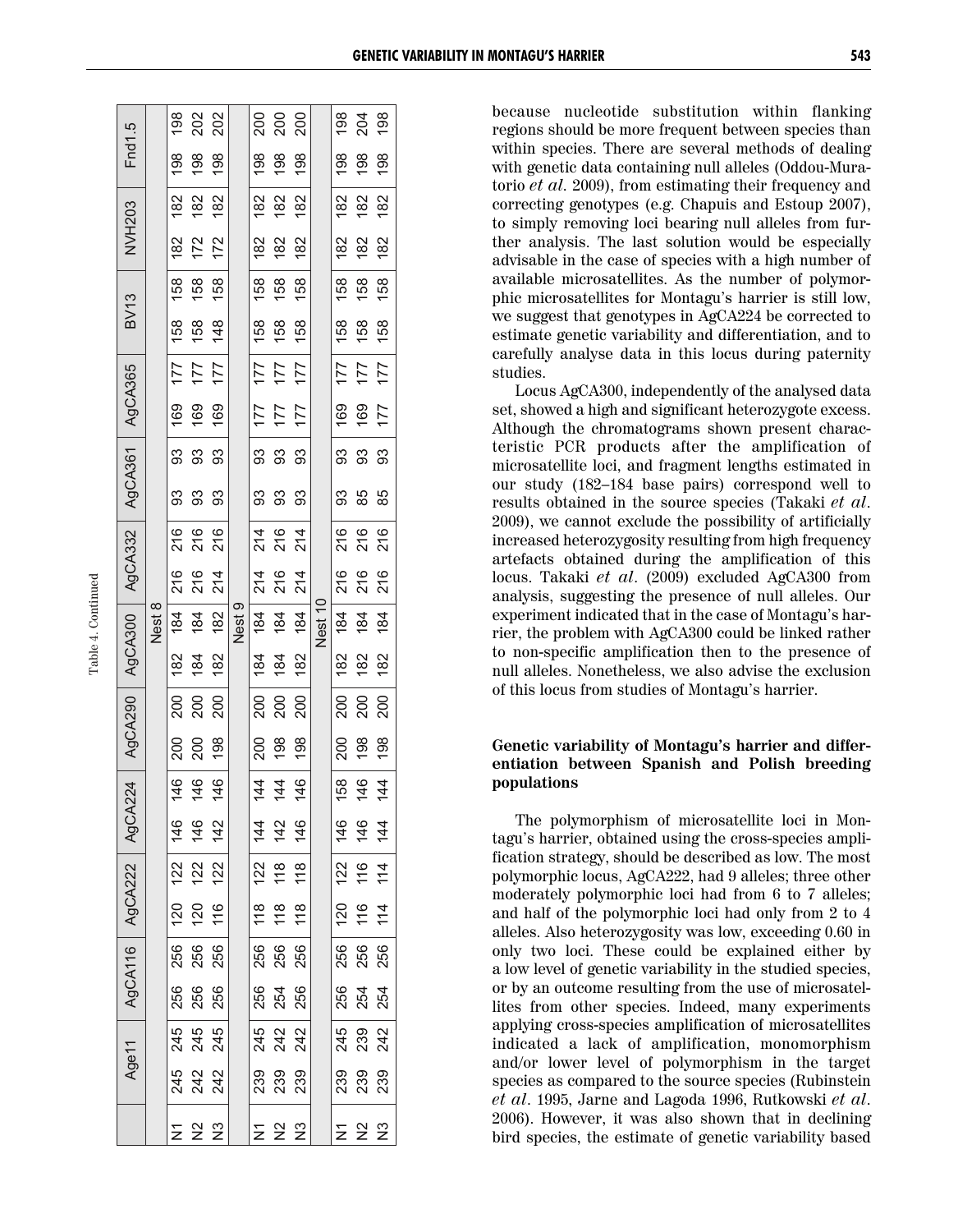on microsatellite polymorphism is frequently low (e.g. Segelbaher *et al*. 2003, Martínez-Cruz *et al*. 2004*,* Rutkowski *et al*. 2005, Johnson *et al*. 2009, see Evans and Sheldon (2008) for meta-analysis). Indeed, the population of Montagu's harriers has declined in central Europe during the 20th century as a consequence of extensive habitat destruction and human persecution (Clarke 1996, Krogulec 1997). Since then, the species has been red-listed in many European countries as declining or threatened. Hence, the low number of microsatellite alleles and low heterozygosity could suggest the effects of decreasing genetic variability due to population decline. On the other hand, genetic variability in many Accipitridae species, estimated by using microsatellite markers, seems to be generally low. For example, the British golden eagle *Aquila chrysaetos* population has declined in the late nineteenth and early twentieth century, but a comparison of present and historic samples did not indicate a clear reduction either in the number of microsatellites or in the level of heterozygosity (Bourke *et al*. 2010). Even in the 'predeclining' period (based on nearly 80 museum samples, dated from 1790–1940), the genetic variability of the golden eagle population seems to be low  $(A = 4.4;$  $H<sub>O</sub> = 0.50$ . Similarly, an analysis of microsatellite polymorphism in six Japanese and Central Asia populations of the widespread Northern Goshawk indicated allelic diversity in a range of 3.9–4.8, and heterozygosity higher than 0.60 in only one of six studied populations (Takaki *et al*. 2009). Hence, we can speculate that low microsatellite variability is characteristic of Accipitridae populations, because these predatory birds have low effective population sizes, and/or the number of individuals has been fluctuating in subsequent seasons, causing serial bottlenecks.

As it was shown by a previous study of Montagu's harrier, the Spanish breeding population constitutes a western European stronghold of genetic variability for the species (Garcia *et al*. 2011). The size of the breeding population in Spain was recently estimated at 5000 breeding pairs (Garcia and Arroyo 2003). Simultaneously, the Polish population had significantly decreased in number and size during the 1980's (Clarke 1996, Tomiałojć and Stawarczyk 2003). Hence, we expected to find some differences in the level of genetic variability between these two breeding populations. Surprisingly, microsatellite polymorphism did not indicate such differences, moreover – genetic variability in Poland seemed to be slightly higher than in Spain (however, if only unrelated individuals were analysed in Poland, this pattern is evident only in the case of the number of private alleles). The study of Garcia *et al*. (2011) suggests higher genetic variability, compared to other European breeding populations, in the coastal areas of Spain. In this region, Montagu's harriers still breed in the natural habitats of wetlands and shrub

lands (Garcia and Arroyo 2003), whereas in the central part of the country, the birds use cereal crop fields as nesting sites (Garcia and Arroyo 2003). It was shown that population productivity is higher when natural vegetation is used as breeding habitat – the nests are not disturbed by crop harvesting (Pandolfi and Giacchini 1991, Arroyo *et al*. 2002). Similarly, samples from Poland were exclusively collected from the crop-breeding population. Hence, we can assume that in both compared populations, genetic variability was reduced to a similar level by human impact. However, this statement should be verified in future studies that compare breeding populations from natural and agricultural environments.

We found a small but significant genetic differentiation between the species' breeding populations of Poland and Spain. Western European populations (including Spain) winter primarily in western Africa (Limiñana *et al*. 2007, 2012 ), while central and eastern European harriers (including Poland) winter further east (Trierweiler *et al*. 2006). If the philopatry was strong within the species, the division of wintering sites should induce genetic differentiation among the breeding populations of Europe. However, it was also suggested that 'relaxed philopatric behaviour', described for Montagu's harrier (Limiñana *et al*. 2012), prevents genetic differences from occurring throughout Europe. Indeed, an analysis of mitochondrial genes suggested an intensive gene flow within the European population of the species (Garcia *et al*. 2011). Our data support this observation. Moreover, a weakly marked genetic structure seems to be a frequent characteristic among migratory predators (e.g. Sonsthagen *et al*. 2004, Le Gouar *et al*. 2008, Takaki *et al*. 2009, Rutkowski *et al*. 2010). Hence, small genetic differentiation, estimated by us based on microsatellite markers could reflect a high gene flow interlinked with 'relaxed philopatry' and substantial dispersal ability of the species.

An analysis of microsatellite genotypes in ten clutches of Montagu's harrier suggested that in one of the investigated nests, more than two fathers contributed to the nestlings' genetic pool. Colonial breeding of Montagu's harrier within clumps, characterized by short, near-neighbour nest distances in open habitats, increases the risk of extra-pair copulation (EPC). This was also confirmed for other species nesting in high densities (Westneat and Sherman 1997). In the case of Montagu's harrier, males spend a majority of their time outside of the territory (Mougeot 2004, Wiącek 2008). Mate-guarding, along with intensive courtship feeding during the period of female fertility in Montagu's harrier are very difficult to carry out. Wiącek (2008) also showed that copulation frequency was higher in semi-colonial than in solitary nests, suggesting a higher risk for EPC (to dilute sperm from rival males). He also observed that males from clumped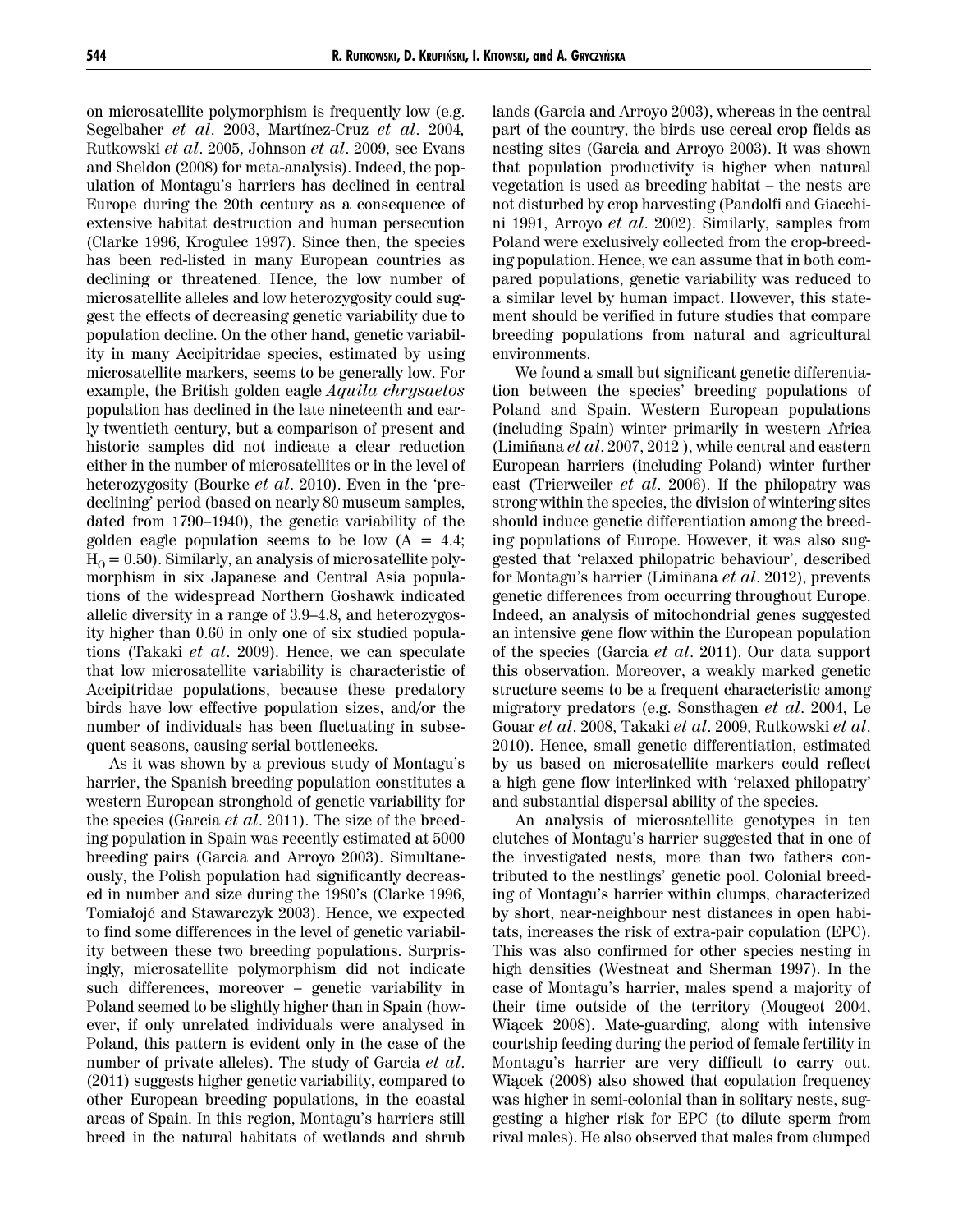nests spend more time in the territory than males in separated territories, which may indicate a certain rudimentary form of mate-guarding. However, it seems that this behavior does not completely prevent extra pair paternity in Montagu's harrier.

#### **ACKNOWLEDGEMENTS**

The study was supported by grant of Polish Ministry of Sciences and Higher Education (presently National centre of Science) nr.: N N304 157839. We are very grateful to Raul Alonso Moreno (BRINZAL), Manuel Galan Crespo (GREFA), Miguel Angel Hernandez for collecting samples in Spain. Piotr Zabłocki, Michał Wolny and Sebastian Menderski were extremely helpful in collecting material from Polish population of the species. We are grateful to dr Marta Gajewska for valuable and constructive comments on the manuscript.

# **REFERENCES**

- Arroyo, B. E. 1999. Copulation behaviour in the semi-colonial Montagu's harrier *Circus pygargus*. Condor*,* 101: 340–346.
- Arroyo, B. E. and J. T. Garcia. 2002. Population trends and conservation of Montagu's harrier *Circus pygargus* in Spain. Ornithologischer Anzeiger, 41: 183–190.
- Arroyo, B., Garcia, J. T. and V. Bretagnolle. 2002. Conservation of Montagu's harrier (*Circus pygargus*) in agricultural areas. Animal Conservation, 5: 283–290.
- Arroyo, B., Garcia, J. T. and V. Bretagnolle. 2004. Montagu's harrier *Circus pygargus*. BWP Update, 7: 1–33.
- Bourke, B. P., Frantz, A. C., Lavers, C. P., Davison, A., Dawson, D. A., and T. A. Burke. 2010. Genetic signatures of population change in the British golden eagle (*Aquila chrysaetos*). Conservation Genetics, 11: 1837–1846.
- Butet, A. and A. B. A. Leroux. 1993. Effect of prey on a predator's breeding success. A 7-year study on common vole (*Microtus arvalis*) and Montagu's harrier (*Circus pygargus*) in a west France marsh. Acta Oecologica, 14: 857–865.
- Callen, D. F., Thompson, A. D., Shen, Y., Phillips, H. A., Richards, R. I., Mulley, J. C. and G. R. Sutherland. 1993. Incidence and origin of "null" alleles in the (AC)n microsatellite markers. American Journal of Human Genetics, 52: 22–927.
- Carreras-Carbonell, J., Macpherson, E. and M. Pascual. 2008. Utility of pairwise mtDNA genetic distances for predicting cross-species microsatellite amplification and polymorphism success in fishes. Conservation Genetics, 9: 1572–9737.
- Castoe, T. A., Poole, A. W., de Koning A. P. J., Jones, K. L, Tomback, D. F., Oyler-McCance, S. J., Fike, J., Lance, S. L. A., Streicher, J. W., Smith, E. N. and D. D. Pollock. 2012. Rapid microsatellite identification from Illumina pairedend genomic sequencing in two birds and a snake. PLoS ONE 7: e30953. doi:10.1371/journal.pone.0030953.
- Chapuis, M. P. and A. Estoup. 2007. Microsatellite null alleles and estimation of population differentiation. Molecular Biology and Evolution, 24: 621–631.
- Chistiakov, D. A., Hellemans, B. and F. A. M. Volckaert. 2006. Microsatellites and their genomic distribution, evolution, function and applications: a review with special reference to fish genetics. Aquaculture, 255: 1–29.
- Clarke, R. 1996. Montagu's harrier. UK Arlequin Press, Chelmsford, viii+208 pp.
- Dakin, E. E. and J. C. Avise. 2004. Microsatellite null alleles in parentage analysis. Heredity, 93: 504–509.
- Evans, S. R. and B. C. Sheldon. 2008. Interspecific patterns of genetic diversity in birds: correlations with extinction risk. Conservation Biology, 22: 1016–25.
- Galbusera, P., van Dongen, S. and E. Matthysen. 2000. Crosspecies amplification of microsatellite primers in passerine birds. Conservation Genetics, 1: 163–168.
- Garcia, J. T., Alda, F., Terraube, J., Mougeot, F., Sternalski, A., Bretagnolle, V. and B. Arroyo. 2011. Demographic history, genetic structure and gene flow in a steppe-associated raptor species. BMC Evolutionary Biology, 11: 333, doi:10.1186/1471-2148-11-333.
- Garcia, J. T. and B. Arroyo. 2003. Aguilucho cenizo, *Circus pygargus*, pp. 178–179. *In*: Marti, R. and J. C. Del Moral, (eds.) Atlas de las Aves Reproductoras de España. Dirección General de Conservación de la Naturaleza – Sociedad Española de Ornitología, Madrid.
- Gautschi, B., Tenzer, I., Müller, J. P. and B. Schmid. 2000. Isolation and characterization of microsatellite loci in the bearded vulture (*Gypaetus barbatus*) and cross-amplification in three old world vulture species. Molecular Ecology, 9: 193–195.
- Goudet, J. 2001. FSTAT V2.9.3, a program to estimate and test gene diversities and fixation indices*.* http://www.unil.ch/ izea/softwares/fstat.htlm.
- Haig, S. M., Bronaugh, W. M., Crowhurst, R. S., D'Elia, J. D., Eagles-Smith, C. A., Epps, C. W., Knaus, B., Miller, M. P., Moses, M. L., Oyler-McCance, S. J., Robinson, W. D., and B. Sidlauskas. 2011. Special reviews in ornithology – genetic applications in avian conservation. Auk, 128: 205–229.
- Heap, E. A., McEwing, R., Roberts, M. F., Tingay, R. E., Mougeot, F., Terraube, J., Madders, M., and R. Ogden. 2011. Cross-species microsatellite amplification in the Pallid harrier (*Circus macrourus*), and two other harrier species; Montagu's harrier (*Circus pygargus*) and Hen harrier (*Circus cyaneus*). Permanent Genetic Resources added to Database. Molecular Ecology Resources, 11: 1124–1126.
- Jarne.,P. and P. J. L. Lagoda. 1996. Microsatellites, from molecules to populations and back. Trends in Ecology and Evolution, 11: 424–429.
- Johnson, J. A., Tingay, R. E., Culver, M., Hailer. F., Clarke, M. L. and D. P. Mindell. 2009. Long term survival despite low genetic diversity in the critically endangered Madagascar fish-eagle. Molecular Ecology, 18: 54–63.
- Kalinowski, S. T. 2005. A computer program for performing rarefaction on measures of alleli diversity. Molecular Ecology Notes, 5: 187–189.
- Kehlmaier, C., and C. Quaisser. 2013. First record of ectoparasitic insects on the Canarian Houbara Bustard (Gruiformes: Otididae). Annales Zoologici, 63: 511–515.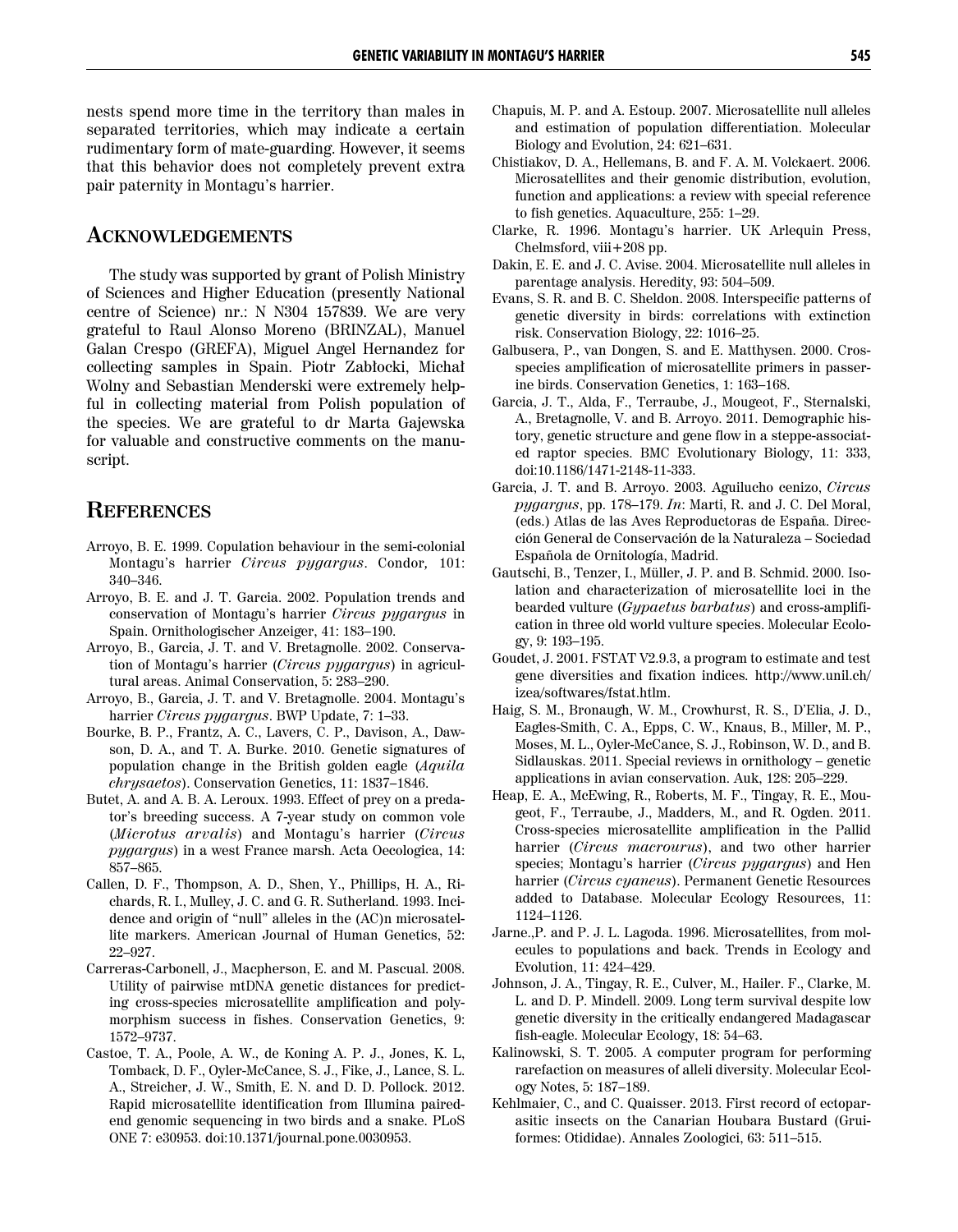- Kitowski, I. 2003. Trends on parental care in Montagu's harrier during nestling period in south east Poland. Berkut, 12: 112–118.
- Kitowski, I. 2001. Intra- and inter specific kleptoparasitism in Montagu's harrier *Circus pygargus* during the postfledging period. Biota, 2: 137–145.
- Krogulec, J. 1997. Montagu's harrier *Circus pygargus*, pp. 150–151. *In*: Hagemeijer, W. J. M. and M. J. Blair (eds.). The EBCC Atlas of European Breeding Birds: Their Distribution and Abundance. T & AD Poyser, London.
- Krupiński, D., Lewak, J., Rzępoła, M. and K. Szulak. 2012. Breeding biology of the Montagu's harrier (*Circus pygargus*) in east-central Poland and implications for its conservation. Zoology and Ecology, 22: 86–92.
- Krupiński, D. 2013. Błotniak łąkowy *Circus pygargus*, pp. 35–40. *In*: Zawadzka, D., Ciach, M., Figarski, T., Kajtoch, Ł., and Ł. Rejt (eds.). Materiały do wyznaczania i określania stanu zachowania siedlisk ptasich w obszarach specjalnej ochrony ptaków Natura 2000. GDOŚ, Warszawa.
- Le Gouar, P., Rigal, F., Boisselier-Dubayle, M. C., Sarrazin, F., Arthur, C., Choisy, J. P., Hatzofe, O., Henriquet, S., Lécuyer, P., Tessier, C., Susic, G. and S. Samadi. 2008. Genetic variation in a network of natural and reintroduced populations of Griffon vulture (*Gyps fulvus*) in Europe. Conservation Genetics, 9: 349–359.
- Lerner, H. R. and D. P. Mindell. 2005. Phylogeny of eagles, Old World vultures, and other Accipitridae based on nuclear and mitochondrial DNA. Molecular Phylogenetics and Evolution, 37: 327–346
- Lerner H. R. L, Klaver, M. C. and D. P. Mindell. 2008. Molecular phylogenetics of the Buteonine birds of prey (Accipitridae). The Auk, 125: 304–315.
- Limiñana, R, Soutullo, A. and V. Urios, 2007. Autumn migration of Montagu's harriers *Circus pygargus* tracked by satellite telemetry. Journal of Ornithology, 148: 517–523.
- Limiñana, R., Soutullo, A., Urios, V. and A. Reig-Ferrer. 2012. Migration and wintering areas of adult Montagu's harriers (*Circus pygargus*) breeding in Spain. Journal of Ornithology, 153: 85–93.
- Martinez-Cruz, B., David, V. A., Godoy, J. A., Negro, J. J., O'Brien, S. J. and W. E. Johnson. 2002. Eighteen polymorphic microsatellite markers for the highly endangered Spanish imperial eagle (*Aquila adalberti*) and related species. Molecular Ecology Notes, 2: 323–326.
- Martínez-Cruz, B., Godoy, J. A. and J. J. Negro. 2004. Population genetics after fragmentation: the case of the endangered Spanish imperial eagle (*Aquila adalberti*). Molecular Ecoleclogy, 13: 2243–2255.
- MBP. 2013. [Monitoring birds of Poland. Montagu's Harrier *Circus pygargus*] http://www.monitoringptakow.gios. gov.pl/ptaki-drapiezne – acces: 2013-11-15.
- Mira, S., Billot, C., Guillemaud, T., Palma, L. and M. L. Cancela. 2002. Isolation and characterization of polymorphic microsatellite markers in Eurasian vulture *Gyps fulvus*. Molecular Ecology Notes, 2: 557–558.
- Mira, S., Wolff, K., and M. L. Cancela. 2005. Isolation and characterization of microsatellite markers in Bonelli's eagle (*Hieraaetus fasciatus*). Molecular Ecology Notes, 5: 493–495.
- Mirski, P., Lewtak, J., Lewtak, M., Krupiński, D. and S. Menerski. 2009. [Diet of the Montagu's harrier *Cirus pygargus* arable land population in the nesting period in the mizina Południowo Podlaska and Nizina Mazowiecka lowlands] .Notatki Ornitologiczne, 50: 55–58. (In Polish).
- Mitrus, J., Mitrus, C., Rutkowski, R., Sikora, M. and E. Suchecka. 2013. Characterisation of cross-amplified microsatellite markers in the red-breasted flycatcher *Ficedula parva*. Annales Zoologici, 63: 517–523.
- Mougeot, F. 2004. Breeding density, cuckoldry risk and copulation behaviour during the fertile period in raptors: a comparative analysis. Animal Behaviour, 67: 1067–1076.
- Nei, M. 1978. Estimation of average heterozygosity and genetic distance from a small number of individuals. Genetics, 89: 583-590.
- Nesje, M, and K. H. Roed. 2000. Microsatellite DNA markers from the gyrfalcon (*Falco rusticolus*) and their use in other raptor species. Molecular Ecology, 9: 1438–1440.
- Oddou-Muratorio, S., Vendramin, G. G., Buiteveld, J. and B. Fady. 2009. Population estimators or progeny tests: what is the best method to assess null allele frequencies at SSR loci? Conservation Genetics, 10: 1343–1347.
- Padilla, J. A., Parejo, J. C., Salazar, J., Martinez-Trancon, M., Rabasco, A., Sansinforiano, E. and A. Quesada. 2009. Isolation and characterization of polymorphic microsatellite markers in lesser kestrel (*Falco naumanni*) and crossamplification in common kestrel (*Falco tinnunculus*). Conservation Genetics, 10: 1357–1360.
- Paekall, R. and P. E. Smouse. 2001. GenAlEx V5: Genetic Analysis in Excel*.* Population genetic software for teaching and research. http://www.anu.ed.au/BoZo/GenAlEx/.
- Pandolfi, M. and P. Giacchini. 1991. Distribuzione e successo riproduttivo di albanella minore, *Circus pygargus*, nelle Marche. Rivista Italiana di Ornitologia, 61: 25–32.
- Petit, R. J.*,* El Mousadik, A. and O. Pons. 1998. Identifying populations for conservation on the basis of genetic markers. Conservation Biology, 12, 844–855.
- Primmer, C. R., Møller, A. P. and H. Ellengren. 1996. A widerange survey of cross-species microsatellite amplification in birds. Molecular Ecology, 5: 365–378.
- Primmer, C. R., Painter, J. N., Koskinen, M. T., Palo, J. V. and J. Merila. 2005. Factors affecting avian cross-species microsatellite amplification. Journal of Avian Biology, 36: 348–360.
- Raymond, M. and F. Rousset. 1995 GENEPOP (version 1.2): population genetics software for exact tests and ecumenicism. Journal of Heredity, 86: 248–249.
- Rousset, F. 2008. Genepop'007: a complete reimplementation of the Genepop software for Windows and Linux. Molecular Ecology Resources*,* 8: 103–106.
- Rubinstein, D. C., Amos, W., Leggo, J., Goodburn, S., Jain, S., Li, S. H., Margolis, R. L., Ross, C. A. and M. A. Ferguson-Smith. 1995. Microsatellite evolution – evidence for directionality and variation in rate between species. Nature Genetics, 10: 337–343.
- Rutkowski, R., Niewęgłowski, H., Dziedzic, R., Kmieć, M., J. Goździewski. 2005. Genetic variability of Polish population of the Capercaillie *Tetrao urogallus*. Acta Ornithologica, 40: 27–34.
- Rutkowski, R., Mazgajski, T. D. and Ł. Rejt. 2006. Cross-